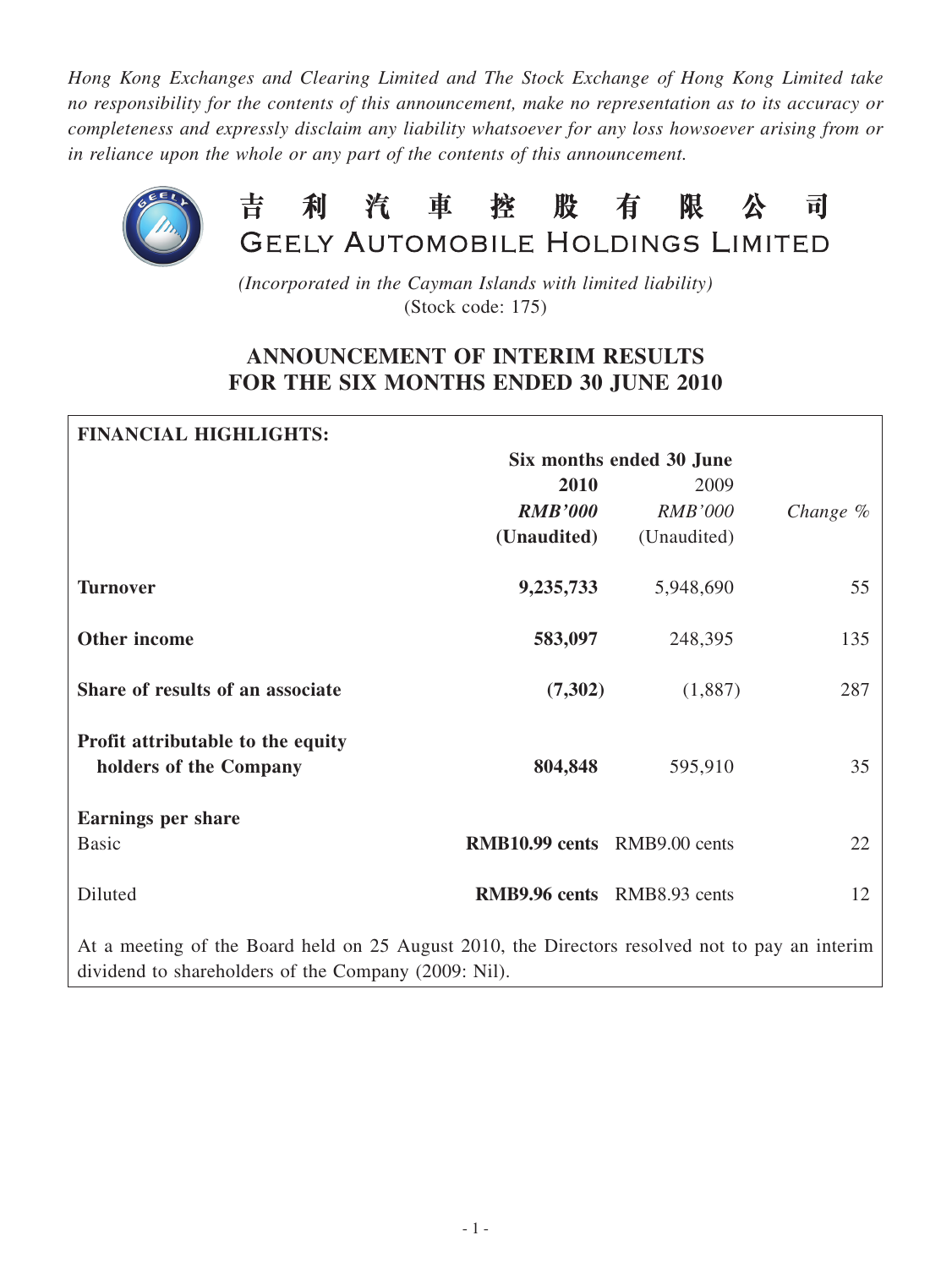### **INTERIM RESULTS**

The Board of Directors (the "Board") of Geely Automobile Holdings Limited (the "Company") is pleased to announce the unaudited interim results of the Company and its subsidiaries (the "Group") for the six months ended 30 June 2010. These interim results have been reviewed by the Company's Audit Committee, comprising solely the independent non-executive directors, one of whom chairs the committee, and the Company's auditors, Grant Thornton.

## **CONDENSED CONSOLIDATED INCOME STATEMENT**

*FOR THE SIX MONTHS ENDED 30 JUNE 2010*

|                                                     | Six months ended 30 June |                |                |
|-----------------------------------------------------|--------------------------|----------------|----------------|
|                                                     |                          | 2010           | 2009           |
|                                                     | <b>Note</b>              | <b>RMB'000</b> | <b>RMB'000</b> |
|                                                     |                          | (Unaudited)    | (Unaudited)    |
| <b>Turnover/Revenue</b>                             |                          | 9,235,733      | 5,948,690      |
| <b>Cost of sales</b>                                |                          | (7, 487, 314)  | (4,819,092)    |
| Gross profit                                        |                          | 1,748,419      | 1,129,598      |
| Other income                                        | $\overline{4}$           | 583,097        | 248,395        |
| Distribution and selling expenses                   |                          | (493,062)      | (318, 266)     |
| Administrative expenses                             |                          | (448, 383)     | (243, 153)     |
| Share-based payments                                |                          | (162, 390)     | (7, 337)       |
| Finance costs                                       | 5                        | (116, 354)     | (33, 433)      |
| Loss on early redemption of convertible bonds       | 14                       |                | (15,987)       |
| Share of results of an associate                    | 11                       | (7, 302)       | (1,887)        |
| Gain on deemed disposal of interest in an associate | 11                       |                | 5,245          |
| <b>Profit before taxation</b>                       |                          | 1,104,025      | 763,175        |
| Taxation                                            | 6                        | (192, 052)     | (109, 038)     |
| Profit for the period                               | 5                        | 911,973        | 654,137        |
| <b>Attributable to:</b>                             |                          |                |                |
| Equity holders of the Company                       |                          | 804,848        | 595,910        |
| Non-controlling interests                           |                          | 107,125        | 58,227         |
|                                                     |                          | 911,973        | 654,137        |
|                                                     |                          |                |                |
| <b>Earnings per share</b>                           |                          |                |                |
| <b>Basic</b>                                        | 8                        | RMB10.99 cents | RMB9.00 cents  |
| Diluted                                             | 8                        | RMB9.96 cents  | RMB8.93 cents  |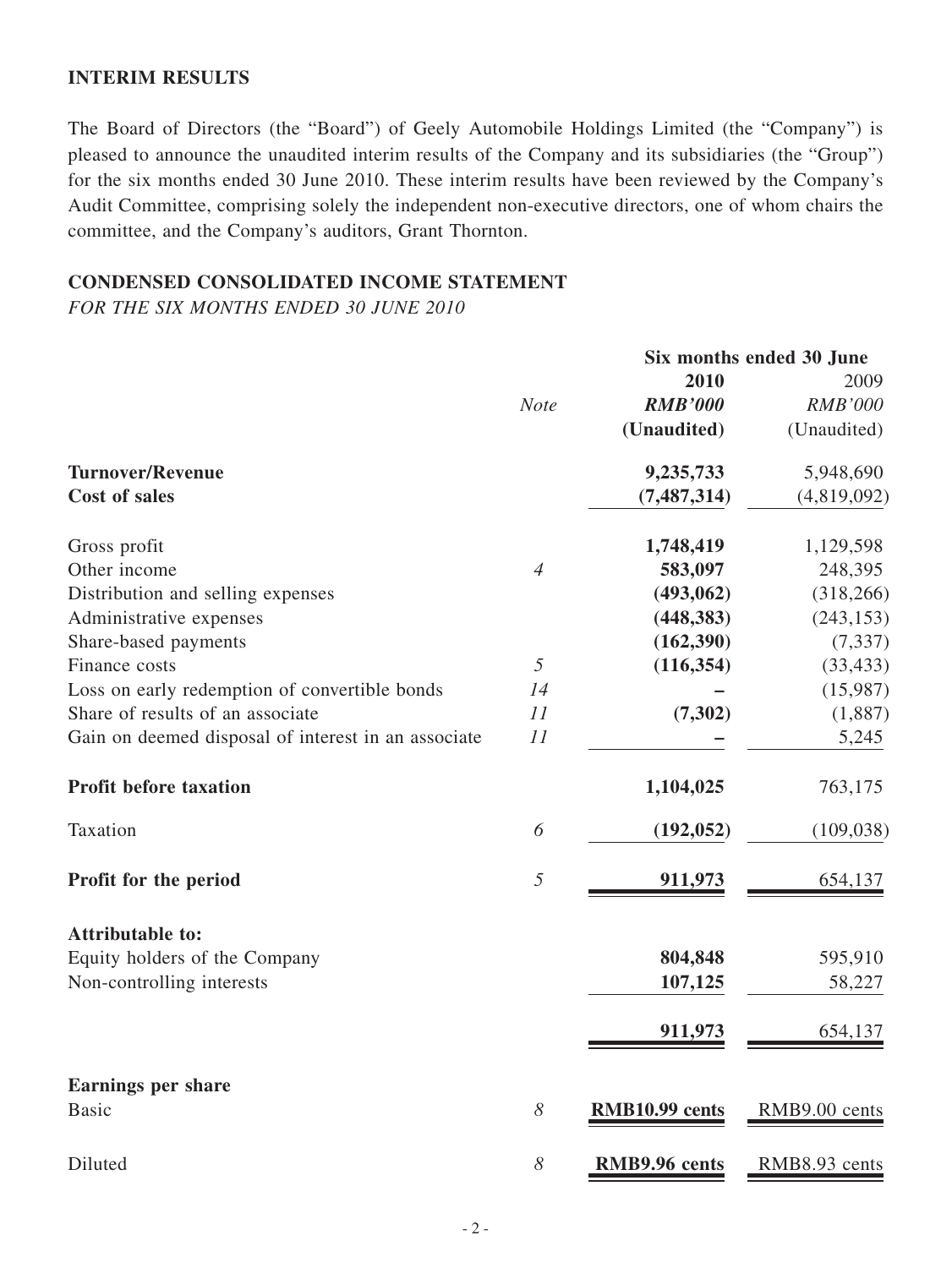# **CONDENSED CONSOLIDATED STATEMENT OF COMPREHENSIVE INCOME**

*FOR THE SIX MONTHS ENDED 30 JUNE 2010*

|                                           | Six months ended 30 June |                |  |
|-------------------------------------------|--------------------------|----------------|--|
|                                           | 2010                     | 2009           |  |
|                                           | <b>RMB'000</b>           | <b>RMB'000</b> |  |
|                                           | (Unaudited)              | (Unaudited)    |  |
| Profit for the period                     | 911,973                  | 654,137        |  |
| Other comprehensive income:               |                          |                |  |
| Exchange differences on translation of    |                          |                |  |
| foreign operations recognised             | (26,964)                 | (22, 754)      |  |
| Total comprehensive income for the period | 885,009                  | 631,383        |  |
| <b>Attributable to:</b>                   |                          |                |  |
| Equity holders of the Company             | 777,884                  | 573,156        |  |
| Non-controlling interests                 | 107,125                  | 58,227         |  |
|                                           | 885,009                  | 631,383        |  |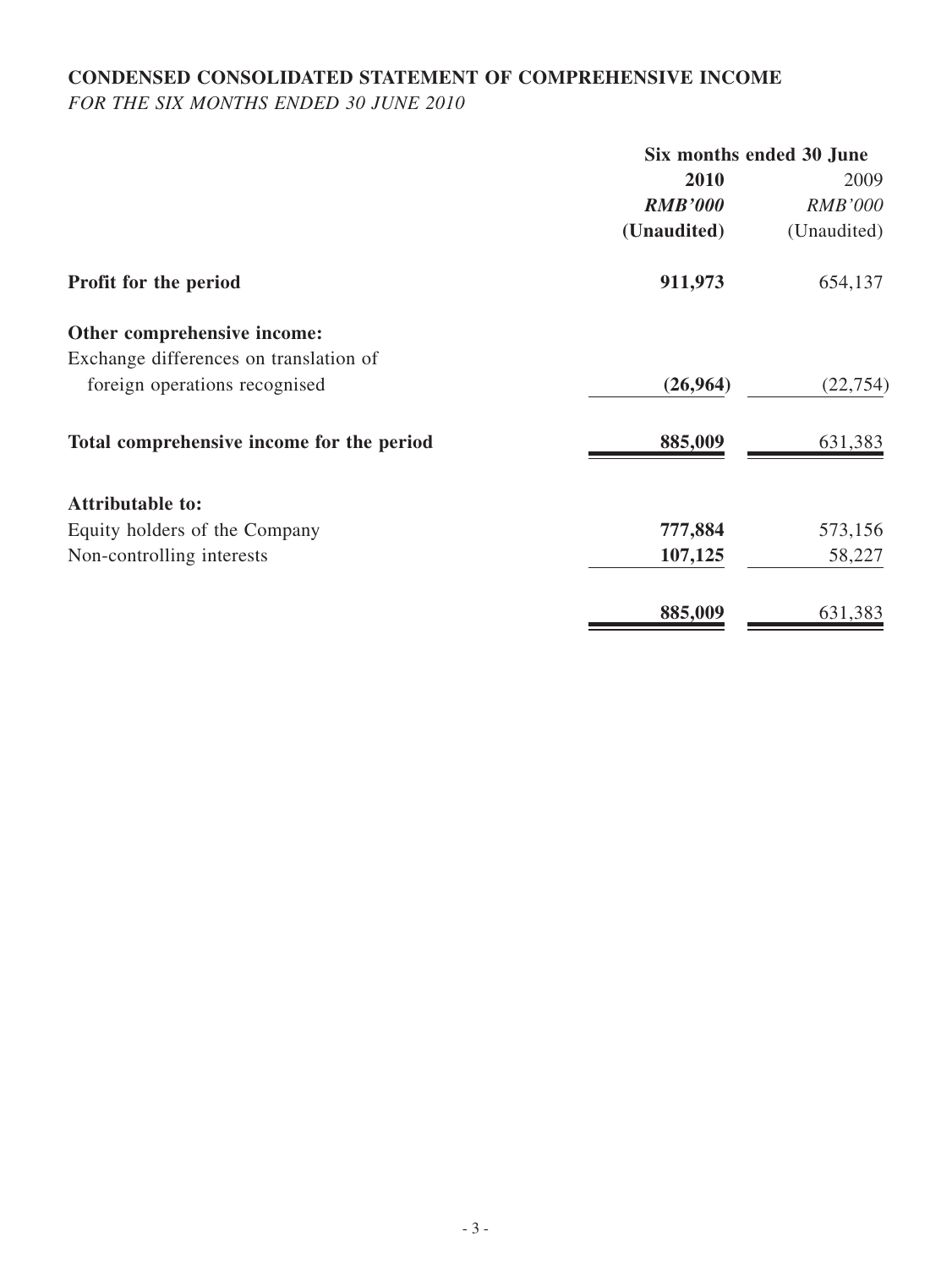## **CONDENSED CONSOLIDATED BALANCE SHEET**

*AS AT 30 JUNE 2010*

|                                                       |             | At             | At                            |
|-------------------------------------------------------|-------------|----------------|-------------------------------|
|                                                       |             |                | 30 June 2010 31 December 2009 |
|                                                       | <b>Note</b> | <b>RMB'000</b> | <b>RMB'000</b>                |
|                                                       |             | (Unaudited)    | (Audited)                     |
|                                                       |             |                |                               |
| <b>Non-current assets</b>                             |             |                |                               |
| Property, plant and equipment                         | 9           | 4,934,237      | 4,328,102                     |
| Intangible assets                                     | 10          | 1,241,127      | 1,069,679                     |
| Goodwill                                              |             | 6,222          | 6,222                         |
| Interest in an associate                              | 11          |                | 7,302                         |
|                                                       |             |                |                               |
| Prepaid land lease payments                           |             | 1,367,502      | 1,171,473                     |
|                                                       |             |                |                               |
|                                                       |             | 7,549,088      | 6,582,778                     |
| <b>Current assets</b>                                 |             |                |                               |
| Prepaid land lease payments                           |             | 29,322         | 29,322                        |
| Inventories                                           | 12          | 916,132        | 640,504                       |
|                                                       | 13          |                |                               |
| Trade and other receivables                           |             | 5,635,893      | 6,144,929                     |
| Financial assets at fair value through profit or loss |             | 12,183         | 12,209                        |
| Tax recoverable                                       |             | 5,779          |                               |
| Pledged bank deposits                                 |             | 823,758        | 894,292                       |
| Bank balances and cash                                |             | 5,482,178      | 4,498,155                     |
|                                                       |             |                |                               |
|                                                       |             | 12,905,245     | 12,219,411                    |
| <b>Current liabilities</b>                            |             |                |                               |
| Trade and other payables                              | 15          | 7,224,490      | 7,328,825                     |
|                                                       |             |                |                               |
| Taxation                                              |             | 152,933        | 69,329                        |
| Bank borrowings, secured                              | 16          | 1,383,622      | 1,509,635                     |
|                                                       |             |                |                               |
|                                                       |             | 8,761,045      | 8,907,789                     |
|                                                       |             |                |                               |
| <b>Net current assets</b>                             |             | 4,144,200      | 3,311,622                     |
|                                                       |             |                |                               |
| <b>Total assets less current liabilities</b>          |             | 11,693,288     | 9,894,400                     |
|                                                       |             |                |                               |
| <b>CAPITAL AND RESERVES</b>                           |             |                |                               |
| Share capital                                         | 17          | 137,852        | 136,993                       |
| Reserves                                              |             | 7,069,037      | 6,238,620                     |
|                                                       |             |                |                               |
| Equity attributable to equity holders of the Company  |             | 7,206,889      | 6,375,613                     |
| Non-controlling interests                             |             | 981,644        | 720,907                       |
|                                                       |             |                |                               |
| <b>Total equity</b>                                   |             | 8,188,533      | 7,096,520                     |
|                                                       |             |                |                               |
| <b>Non-current liabilities</b>                        |             |                |                               |
|                                                       |             |                |                               |
| Convertible bonds                                     | 14          | 1,462,216      | 1,442,153                     |
| Long-term bank borrowings, secured                    | 16          | 1,984,094      | 1,318,000                     |
| Deferred taxation                                     |             | 58,445         | 37,727                        |
|                                                       |             |                |                               |
|                                                       |             | 3,504,755      | 2,797,880                     |
|                                                       |             |                |                               |
|                                                       |             | 11,693,288     | 9,894,400                     |
|                                                       |             |                |                               |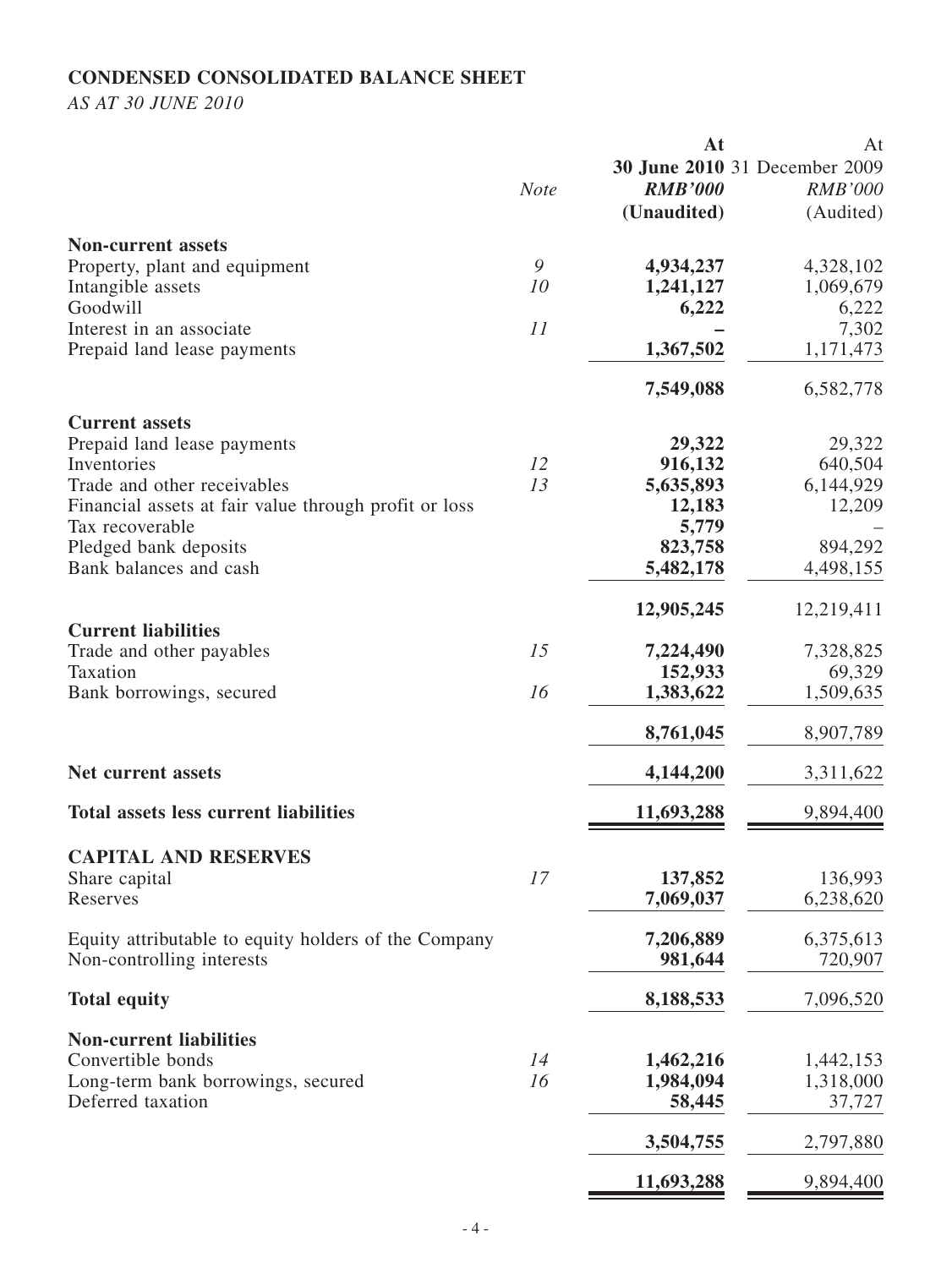## **CONDENSED CONSOLIDATED CASH FLOW STATEMENT**

*FOR THE SIX MONTHS ENDED 30 JUNE 2010*

|                                                   |                |                | Six months ended 30 June |
|---------------------------------------------------|----------------|----------------|--------------------------|
|                                                   |                | 2010           | 2009                     |
|                                                   | <b>Note</b>    | <b>RMB'000</b> | <b>RMB'000</b>           |
|                                                   |                | (Unaudited)    | (Unaudited)              |
| Net cash from operating activities                |                | 1,469,993      | 982,446                  |
| Net cash used in investing activities             |                |                |                          |
| Purchase of property, plant and equipment         |                | (338, 445)     | (285, 355)               |
| Addition of intangible assets                     |                | (236, 346)     | (157, 523)               |
| Purchase of prepaid land leases                   |                | (14, 020)      |                          |
| Proceeds from disposal of property,               |                |                |                          |
| plant and equipment                               |                | 100,914        |                          |
| Change in pledged bank deposits                   |                | 70,534         | (202, 532)               |
| Investment of additional interest in an associate |                |                | (8,077)                  |
| Acquisition of a subsidiary                       | 19             | (134, 447)     | (293, 696)               |
| Interest received                                 |                | 19,664         | 25,292                   |
|                                                   |                | (532, 146)     | (921, 891)               |
| Net cash from financing activities                |                |                |                          |
| Dividend paid                                     | $\overline{7}$ | (148, 352)     | (91, 376)                |
| Capital contribution from                         |                |                |                          |
| non-controlling shareholders                      |                | 153,612        |                          |
| Proceeds from the issuance of shares              |                |                | 677,160                  |
| Share issuance costs                              |                |                | (14, 721)                |
| Shares issued upon exercise of the share options  |                | 39,354         |                          |
| Redemption of convertible bonds                   | 14             |                | (322,069)                |
| Proceeds from borrowings                          |                | 907,000        | 962,600                  |
| Repayment of borrowings                           |                | (531, 638)     | (239, 216)               |
| Other financing activities                        |                | (369, 661)     | (42, 283)                |
|                                                   |                | 50,315         | 930,095                  |
| Net increase in cash and cash equivalents         |                | 988,162        | 990,650                  |
| Cash and cash equivalents at beginning of period  |                | 4,498,155      | 889,408                  |
| Effect of foreign exchange rate changes           |                | (4,139)        | (494)                    |
| Cash and cash equivalents at end of period,       |                |                |                          |
| represented by bank balances and cash             |                | 5,482,178      | 1,879,564                |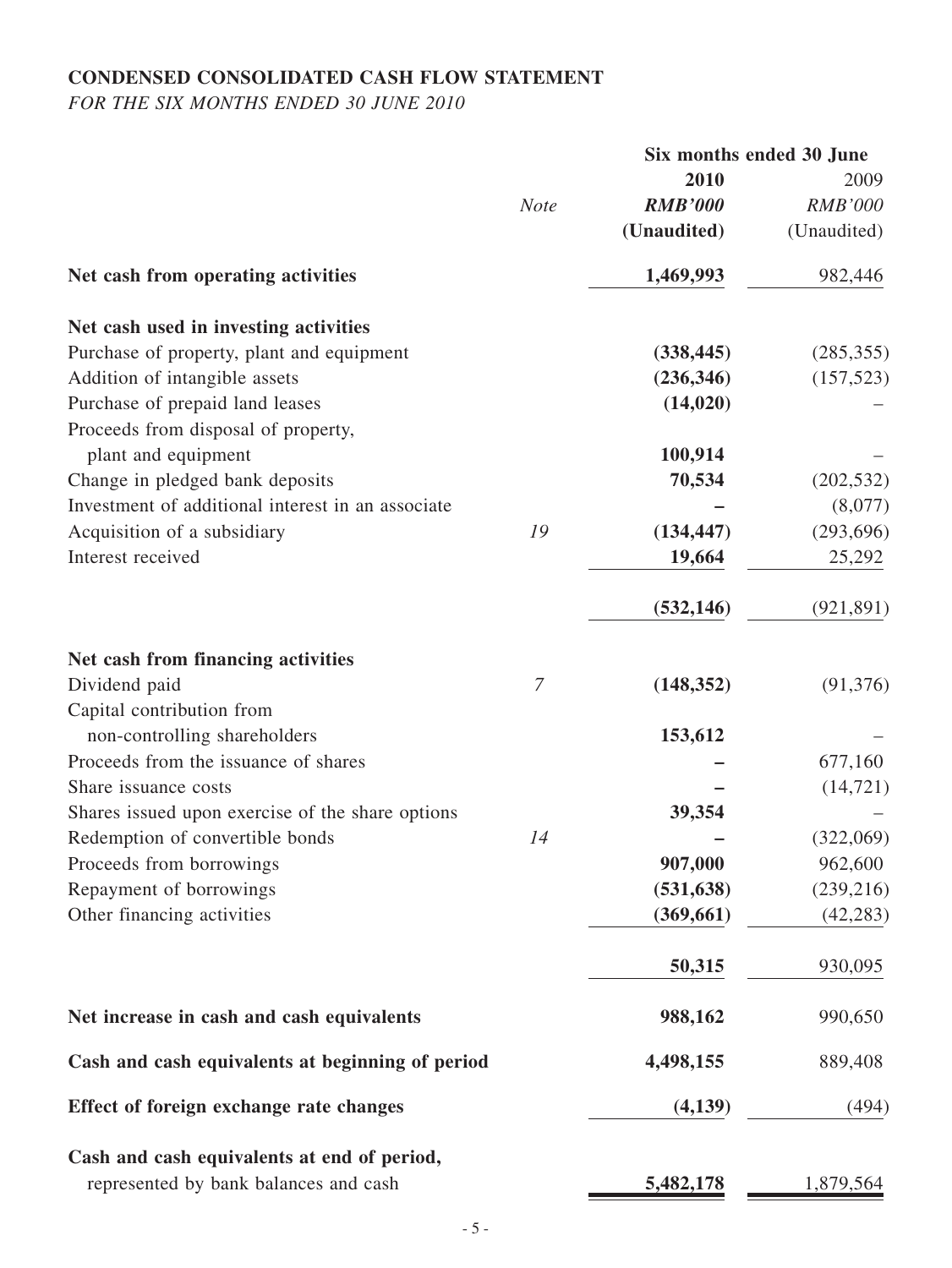### **NOTES TO THE CONDENSED CONSOLIDATED FINANCIAL STATEMENTS**

*FOR THE SIX MONTHS ENDED 30 JUNE 2010*

#### **1. BASIS OF PREPARATION**

These condensed consolidated financial statements have been prepared in accordance with the applicable disclosure provisions of the Rules Governing the Listing of Securities on the Stock Exchange of Hong Kong Limited, including compliance with Hong Kong Accounting Standard ("HKAS") 34, Interim Financial Reporting, issued by the Hong Kong Institute of Certified Public Accountants ("HKICPA").

The condensed interim financial statements are presented in thousands of Renminbi ("RMB'000"), unless otherwise stated.

These condensed consolidated financial statements have been prepared in accordance with the same accounting policies adopted in the 2009 annual financial statements, except for the accounting policy changes that are expected to be reflected in the 2010 annual financial statements. Details of these changes in accounting policies are set out in note 2.

#### **2. CHANGES IN ACCOUNTING POLICIES**

The HKICPA has issued a number of new and revised Hong Kong Financial Reporting Standards ("HKFRSs" which term collectively includes individual HKFRSs, HKASs and Interpretations) that are effective for accounting periods beginning on or after 1 January 2010. The Group has applied for the first time the following new and revised HKFRSs which are relevant to and effective for Group's financial statements for the annual financial period beginning on 1 January 2010:

| <b>HKFRSs</b> (Amendments) | Improvements to HKFRSs 2009                    |
|----------------------------|------------------------------------------------|
| HKFRS 3 (Revised)          | <b>Business Combinations</b>                   |
| HKAS 27 (Revised)          | Consolidated and Separate Financial Statements |

Other than as noted below, the adoption of these new and revised HKFRSs did not change the Group's accounting policies as followed in the preparation of the Group's annual financial statements for the year ended 31 December 2009.

#### **HKFRS 3 (Revised) – Business Combinations**

The revised standard (HKFRS 3R) introduced major changes to the accounting requirements for business combinations. It retains the major features of the purchase method of accounting, now referred to as the acquisition method. The most significant changes in HKFRS 3R that had an impact on the Group's acquisitions in 2010 are as follows:

- Acquisition-related costs of the combination are recorded as an expense in the income statement. Previously, these costs would have been accounted for as part of the cost of the acquisition.
- The assets acquired and liabilities assumed are generally measured at their acquisition-date fair values unless HKFRS 3R provides an exception and provides specific measurement rules.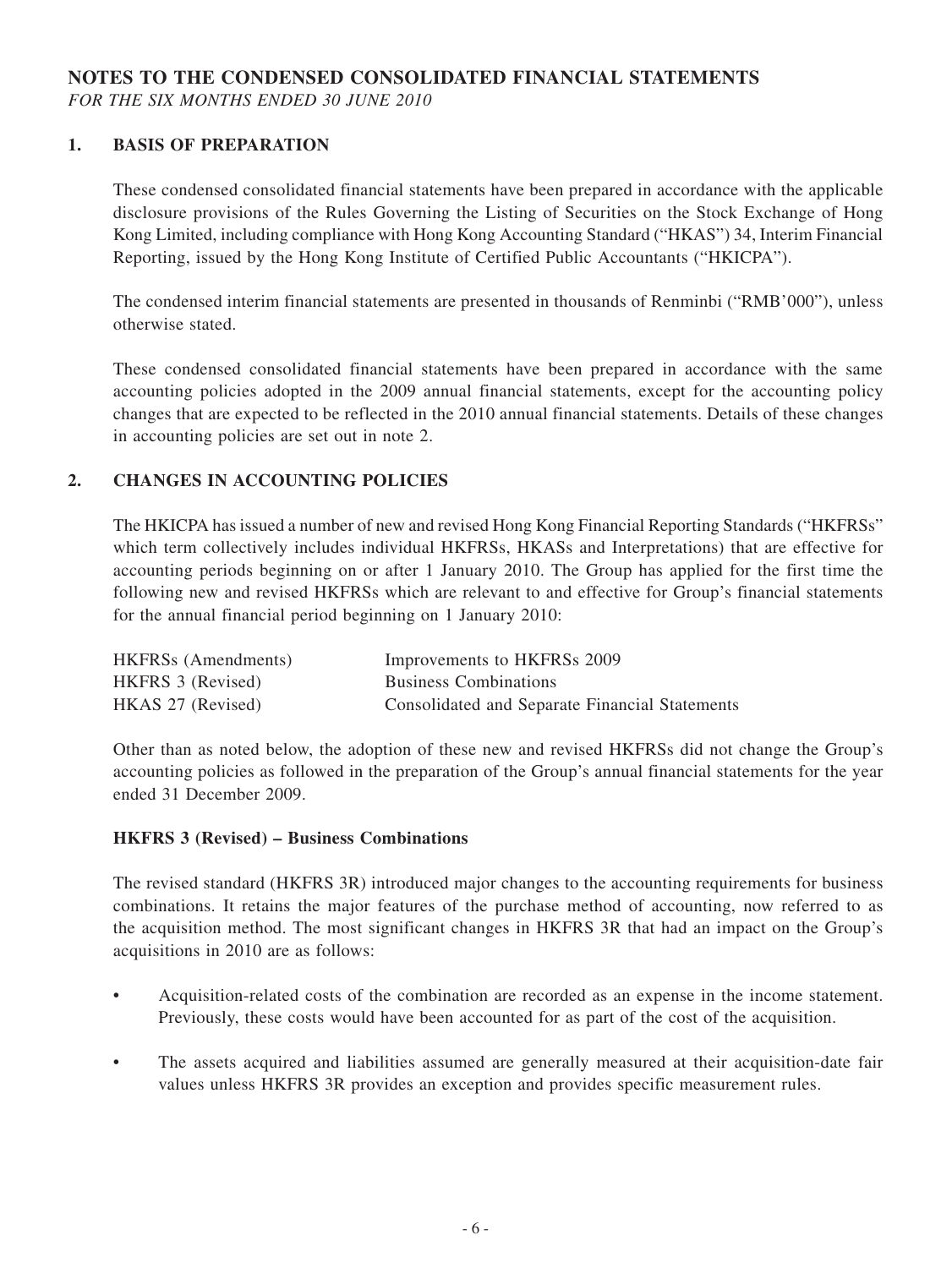• Any contingent consideration is measured at fair value at the acquisition date. If the contingent consideration arrangement gives rise to a financial liability, any subsequent changes are generally recognised in profit or loss. Previously, contingent consideration was recognised at the acquisition date only if its payment was probable.

HKFRS 3R has been applied prospectively to business combinations for which the acquisition date is on or after 1 January 2010. For the six months ended 30 June 2010, the adoption of HKFRS 3R changed the Group's accounting for the business combination during this interim period (see note 19) but did not result in material impacts on the Group's results for the period and its financial position as of 30 June 2010.

Business combinations for which the acquisition date is before 1 January 2010 have not been restated.

### **HKAS 27 (Revised) – Consolidated and Separate Financial Statements**

The adoption of HKFRS 3R required that the revised HKAS 27 (HKAS 27R) is adopted at the same time. HKAS 27R introduced changes to the accounting requirements for transactions with non-controlling (formerly called 'minority') interests and the loss of control of a subsidiary. Similar to HKFRS 3R, HKAS 27R has been applied since 1 January 2010. The adoption of HKAS 27R did not have an impact in the current period financial statements.

### **HKFRSs (Amendments) – Improvements to HKFRSs 2009**

The Improvements to HKFRSs 2009 made several minor amendments to HKFRSs. The only amendment relevant to the Group relates to HKAS 17 Leases. The amendment requires that leases of land are classified as finance or operating applying the general principles of HKAS 17. Prior to this amendment, HKAS 17 generally required a lease of land to be classified as an operating lease. The Group has reassessed the classification of the land elements of its unexpired leases at 1 January 2010 on the basis of information existing at the inception of those leases and has determined that none of its leases require reclassification.

The Group has not early applied the following new/revised standards, amendments or interpretations relevant to the Group's operation that have been issued but are not yet effective.

| <b>HKFRSs</b> (Amendments) | Improvements to HKFRSs 2010 <sup>3</sup>                                 |
|----------------------------|--------------------------------------------------------------------------|
| HKFRS 9                    | Financial Instruments <sup>5</sup>                                       |
| HKAS 24 (Revised)          | Related Party Disclosures <sup>4</sup>                                   |
| HKAS 32 (Amendment)        | Classification of Rights Issues <sup>1</sup>                             |
| $HK(IFRIC) - Int 19$       | Extinguishing Financial Liabilities with Equity Instruments <sup>2</sup> |

- <sup>1</sup> Effective for annual periods beginning on or after 1 February 2010
- <sup>2</sup> Effective for annual periods beginning on or after 1 July 2010
- <sup>3</sup> Effective for annual periods beginning on or after 1 July 2010 and 1 January 2011, as appropriate
- <sup>4</sup> Effective for annual periods beginning on or after 1 January 2011
- <sup>5</sup> Effective for annual periods beginning on or after 1 January 2013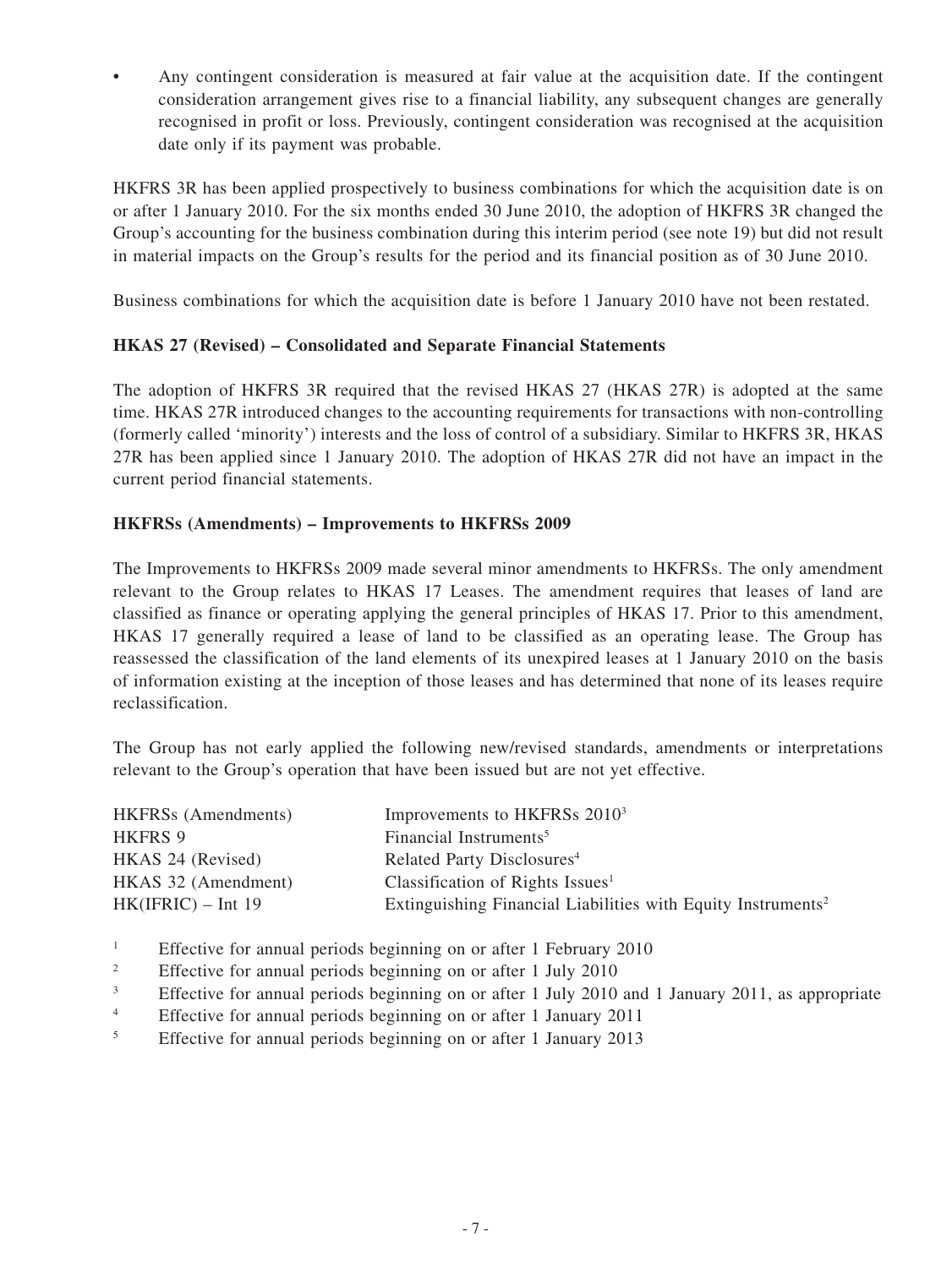HKFRS 9 addresses the classification and measurement of financial assets. The new standard reduces the number of measurement categories of financial assets and all financial assets will be measured at either amortised cost or fair value based on the entity's business model for managing the financial assets and the contractual cash flow characteristics of the financial asset. Fair value gains and losses will be recognised in profit or loss except for those on certain equity investments which will be presented in other comprehensive income. The directors are currently assessing the possible impact of the new standard on the Group's results and financial position in the first year of application.

The directors of the Company anticipate that the application of other new and revised standards, amendments and interpretations but not yet effective will have no material impact on the results and the financial position of the Group.

### **3. SEGMENT INFORMATION**

The Group is principally engaged in manufacturing and trading of automobiles and automobile parts and related automobile components which accounts for the total turnover and trading profits of the Group for the current and prior periods and no segment information has been presented in previous financial statements. After the acquisition of automatic transmissions business (Note 19) during the year ended 31 December 2009, the Group re-organises its management structure and business lines. As a result, the Group manages its businesses by business lines and starts to report segment information from the current period. In a manner consistent with the way in which information is reported internally to the Group's most senior executive management for the purposes of resource allocation and performance assessment, the Group has presented the following two reportable segments. No operating segments have been aggregated to form the following reportable segments.

Automobiles and related parts and components: Manufacture and sale of automobiles, automobile parts and related automobile components.

Gearboxes: Manufacture and sale of gear boxes.

The accounting policies of the reportable segment are the same as the Group's accounting policies described in the Company's annual financial statements for the year ended 31 December 2009 and note 2 above. Segment profit represents the profit earned by each segment without allocation of corporate expenses, directors' emoluments, share of results of an associate, interest income, interest expenses and income tax expenses. Segment assets include all tangible, intangible assets and current assets with the exception of interest in an associate, deferred tax assets and other corporate assets. This is the measure reported to the Group's chief operating decision maker for the purposes of resource allocation and assessment of segment performance. Inter-segment sales are priced with reference to prices charged to external parties for similar orders.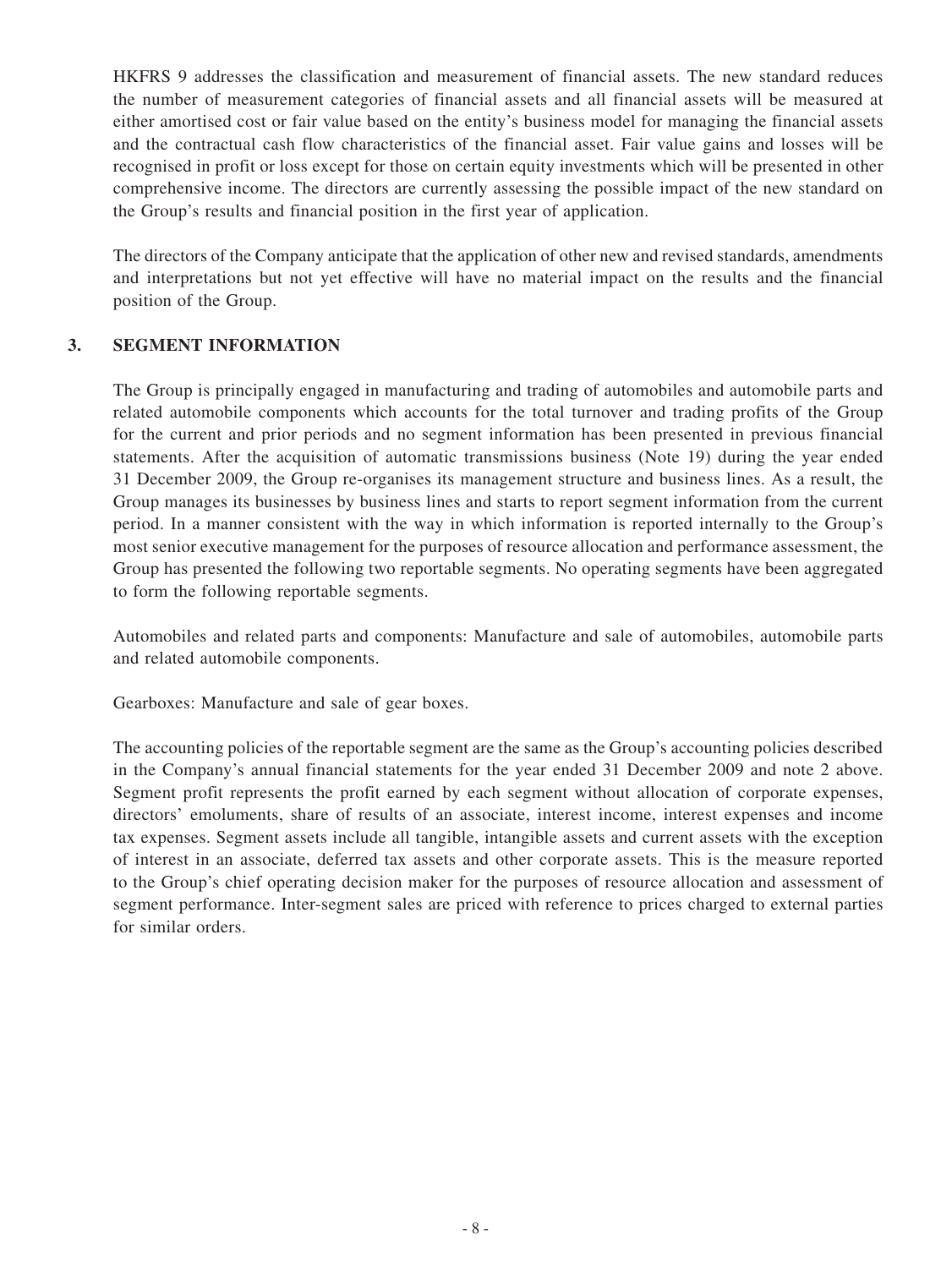Information regarding the Group's reportable segments is set out below. Comparative segment information has been restated to reflect the change in the Group's management structure and business lines.

### **For the six months ended 30 June 2010 (Unaudited)**

|                                  | <b>Automobiles</b><br>and related<br>parts and<br>components<br><b>RMB'000</b> | <b>Gearboxes</b><br><b>RMB'000</b> | <b>Unallocated</b><br><b>RMB'000</b> | <b>Eliminations</b><br><b>RMB'000</b> | <b>Total</b><br><b>RMB'000</b> |
|----------------------------------|--------------------------------------------------------------------------------|------------------------------------|--------------------------------------|---------------------------------------|--------------------------------|
| Sales to external customers      | 8,968,740                                                                      | 266,993                            |                                      |                                       | 9,235,733                      |
| Inter-segment                    | 2,374                                                                          | 221,029                            |                                      | (223, 403)                            |                                |
| <b>Total segment revenue</b>     | 8,971,114                                                                      | 488,022                            |                                      | (223, 403)                            | 9,235,733                      |
| <b>Segment results</b>           | 1,362,000                                                                      | 20,239                             |                                      |                                       | 1,382,239                      |
| Interest income                  | 17,616                                                                         | 1,935                              | 113                                  |                                       | 19,664                         |
| Finance costs                    | (69, 854)                                                                      | (1, 416)                           | (45,084)                             |                                       | (116, 354)                     |
| Corporate and other              |                                                                                |                                    |                                      |                                       |                                |
| unallocated expenses             |                                                                                |                                    | (174, 222)                           |                                       | (174, 222)                     |
| Share of results of an associate | (7, 302)                                                                       |                                    |                                      |                                       | (7, 302)                       |
| Profit before tax                |                                                                                |                                    |                                      |                                       | 1,104,025                      |
| Income tax expense               |                                                                                |                                    |                                      |                                       | (192, 052)                     |
| Profit for the period            |                                                                                |                                    |                                      |                                       | 911,973                        |

## **At 30 June 2010 (Unaudited)**

|                                                   | <b>Automobiles</b><br>and related<br>parts and<br>components<br><b>RMB'000</b> | <b>Gearboxes</b><br><b>RMB'000</b> | <b>Unallocated</b><br><b>RMB'000</b> | <b>Eliminations</b><br><b>RMB'000</b> | <b>Total</b><br><b>RMB'000</b> |
|---------------------------------------------------|--------------------------------------------------------------------------------|------------------------------------|--------------------------------------|---------------------------------------|--------------------------------|
| <b>Segment</b> assets<br>Interest in an associate | 19,361,167                                                                     | 851,970                            | 247,739                              | (6, 543)                              | 20,454,333                     |
| Total                                             | 19,361,167                                                                     | 851,970                            | 247,739                              | (6, 543)                              | 20,454,333                     |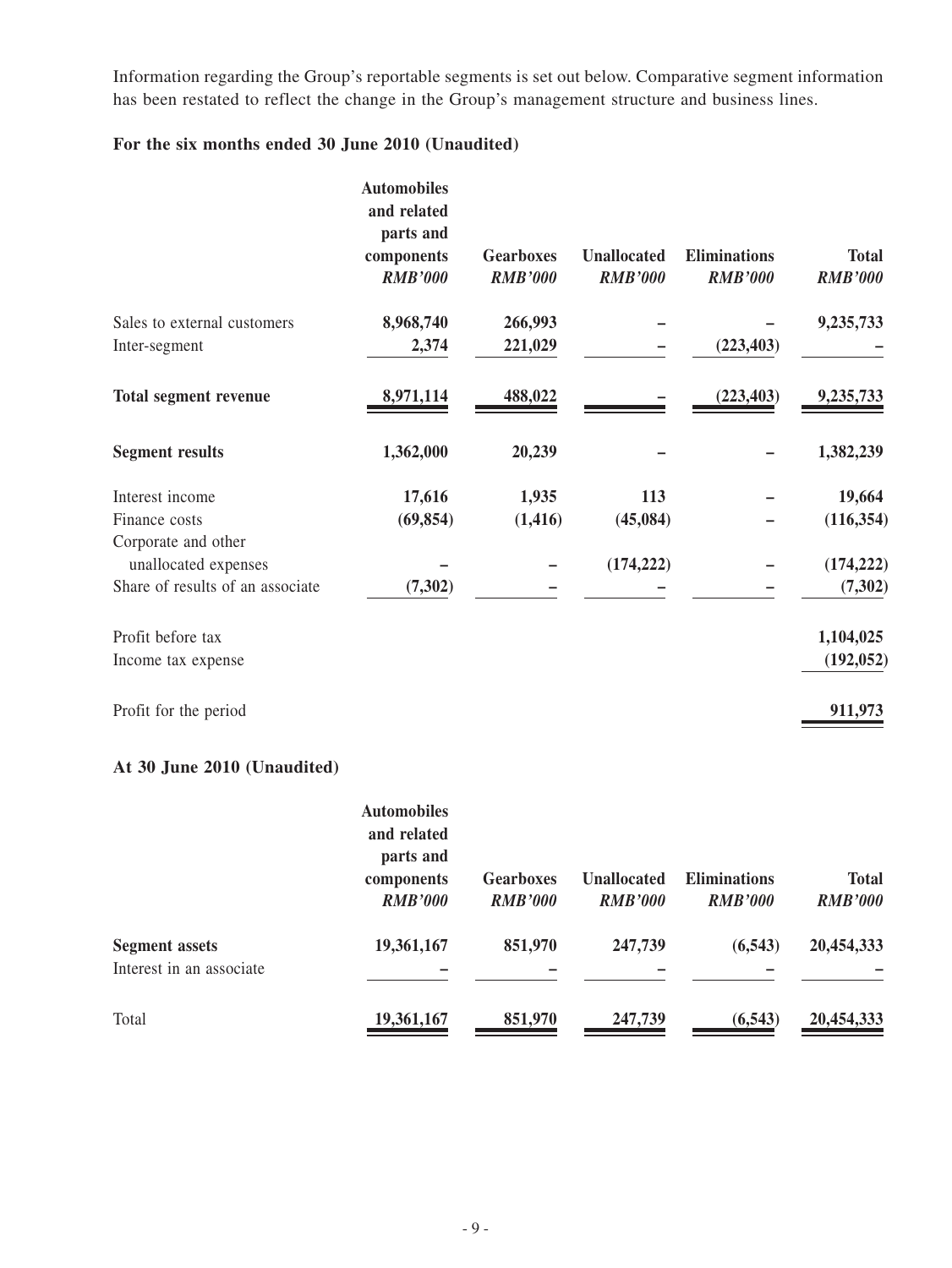## For the six months ended 30 June 2009 (Unaudited) (Restated)

|                                             | Automobiles<br>and related<br>parts and<br>components<br><b>RMB'000</b> | Gearboxes<br><b>RMB'000</b> | Unallocated<br>RMB'000 | Eliminations<br>RMB'000 | Total<br>RMB'000 |
|---------------------------------------------|-------------------------------------------------------------------------|-----------------------------|------------------------|-------------------------|------------------|
| Sales to external customers                 | 5,948,690                                                               |                             |                        |                         | 5,948,690        |
| Inter-segment                               | 1,247                                                                   | 156,781                     |                        | (158, 028)              |                  |
| <b>Total segment revenue</b>                | 5,949,937                                                               | <u>156,781</u>              |                        | (158, 028)              | 5,948,690        |
| <b>Segment results</b>                      | 809,205                                                                 | 14,727                      |                        |                         | 823,932          |
| Interest income                             | 24,202                                                                  | 902                         | 188                    |                         | 25,292           |
| Finance costs                               | (26,930)                                                                | (942)                       | (5,561)                |                         | (33, 433)        |
| Corporate and other<br>unallocated expenses |                                                                         |                             | (55, 974)              |                         | (55, 974)        |
| Share of results of an associate            | (1,887)                                                                 |                             |                        |                         | (1,887)          |
| Gain on deemed disposal of                  |                                                                         |                             |                        |                         |                  |
| interest in an associate                    | 5,245                                                                   |                             |                        |                         | 5,245            |
| Profit before tax                           |                                                                         |                             |                        |                         | 763,175          |
| Income tax expense                          |                                                                         |                             |                        |                         | (109, 038)       |
| Profit for the period                       |                                                                         |                             |                        |                         | 654,137          |

### At 31 December 2009 (Unaudited) (Restated)

|                          | Automobiles                  |                             |                               |                                |                         |
|--------------------------|------------------------------|-----------------------------|-------------------------------|--------------------------------|-------------------------|
|                          | and related<br>parts and     |                             |                               |                                |                         |
|                          | components<br><b>RMB'000</b> | Gearboxes<br><b>RMB'000</b> | Unallocated<br><i>RMB'000</i> | Eliminations<br><i>RMB'000</i> | Total<br><b>RMB'000</b> |
| <b>Segment</b> assets    | 16,227,350                   | 893,010                     | 1,689,335                     | (14,808)                       | 18,794,887              |
| Interest in an associate | 7,302                        |                             |                               |                                | 7,302                   |
| Total                    | 16,234,652                   | 893,010                     | 1,689,335                     | (14, 808)                      | 18,802,189              |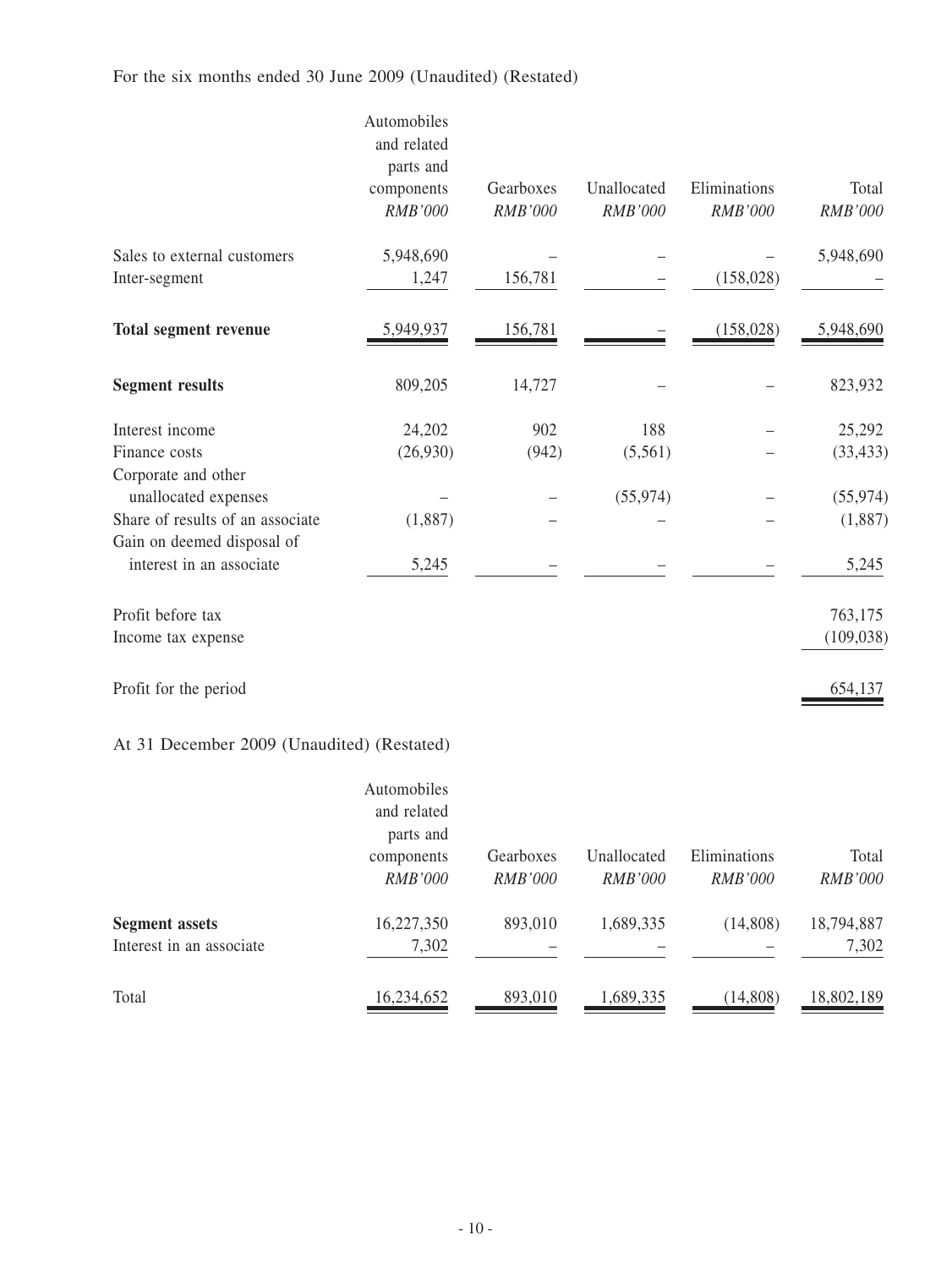### **4. OTHER INCOME**

| Six months ended 30 June |                |  |
|--------------------------|----------------|--|
| 2010                     | 2009           |  |
| <b>RMB'000</b>           | <i>RMB'000</i> |  |
| (Unaudited)              | (Unaudited)    |  |
| 19,664                   | 25,292         |  |
|                          |                |  |
|                          |                |  |
|                          | 1,080          |  |
| 3,853                    | 97             |  |
| 14,389                   | 12,335         |  |
| 28,196                   | 30,393         |  |
|                          | 156            |  |
| 510,639                  | 149,001        |  |
| 6,356                    | 30,041         |  |
| 583,097                  | 248,395        |  |
|                          |                |  |

### *Note:*

1: Subsidy income from government mainly relates to cash subsidies in respect of research and development activities from government which are either unconditional grants or grants with conditions having been satisfied.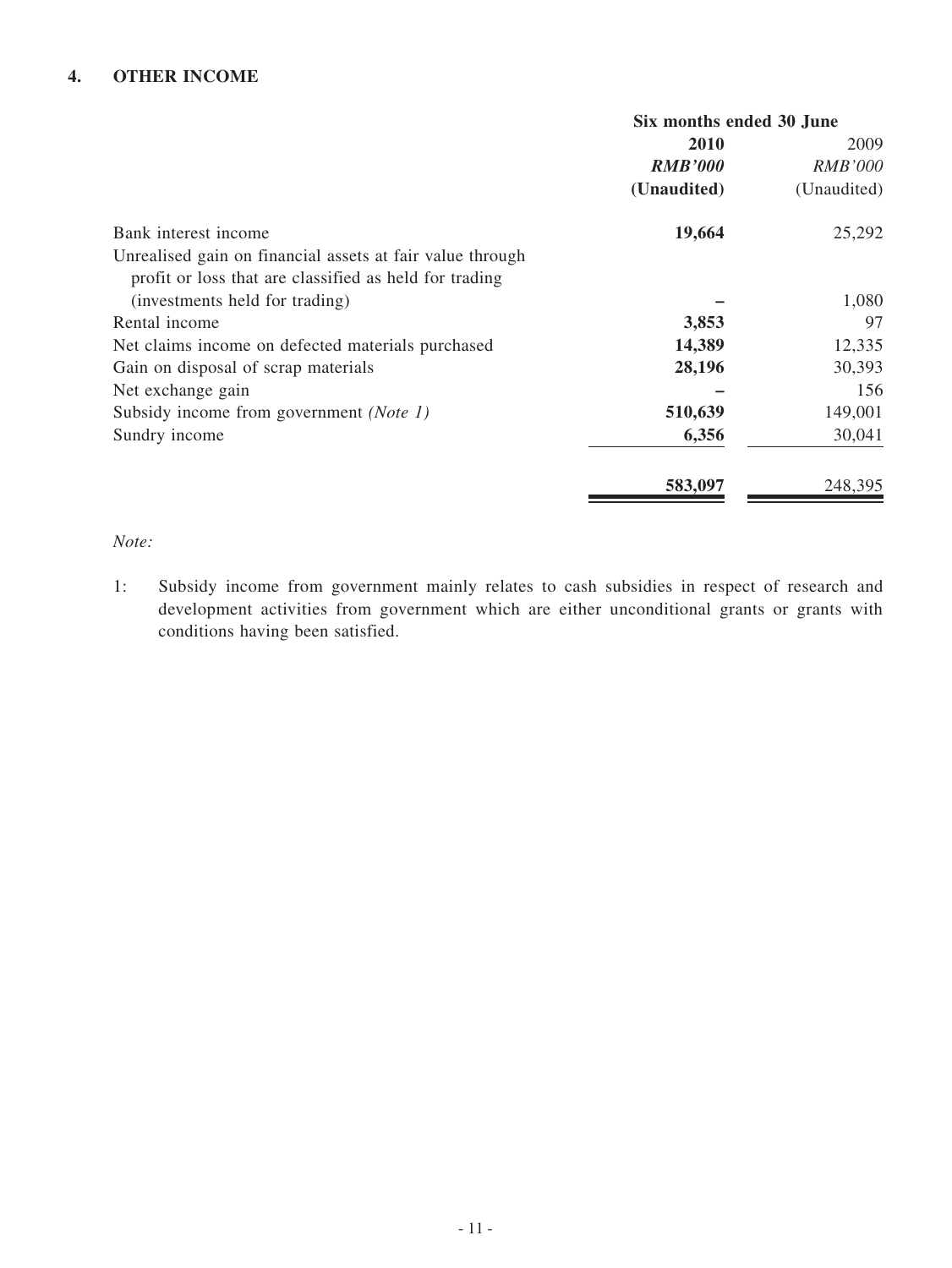|                                                           | Six months ended 30 June |                |
|-----------------------------------------------------------|--------------------------|----------------|
|                                                           | 2010                     | 2009           |
|                                                           | <b>RMB'000</b>           | <b>RMB'000</b> |
|                                                           | (Unaudited)              | (Unaudited)    |
| Profit for the period has been arrived at after charging: |                          |                |
| <b>Finance costs</b>                                      |                          |                |
| Effective interest expense on convertible bonds           | 44,898                   | 5,383          |
| Interest on bank borrowings wholly repayable              |                          |                |
| within five years                                         | 71,377                   | 28,050         |
| Interest paid to a related company                        | 79                       |                |
| Total finance costs                                       | 116,354                  | 33,433         |
|                                                           |                          |                |
| <b>Staff costs (including directors' emoluments)</b>      |                          |                |
| Salaries, wages and other benefits                        | 343,408                  | 189,992        |
| Retirement benefit scheme contributions                   | 26,787                   | 13,509         |
| Recognition of share-based payments                       | 162,390                  | 7,337          |
| Total staff costs                                         | 532,585                  | 210,838        |
| <b>Other items</b>                                        |                          |                |
| Cost of inventories recognised as expenses                | 7,487,314                | 4,819,092      |
| Depreciation                                              | 211,942                  | 122,329        |
| Amortisation of prepaid land lease payments               | 16,804                   | 13,216         |
| Amortisation of intangible assets                         | 43,829                   | 24,516         |
| Research and development costs                            | 47,794                   | 29,301         |
| Unrealised loss on financial assets at fair value through |                          |                |
| profit or loss that are classified as held for trading    |                          |                |
| (investments held for trading)                            | 26                       |                |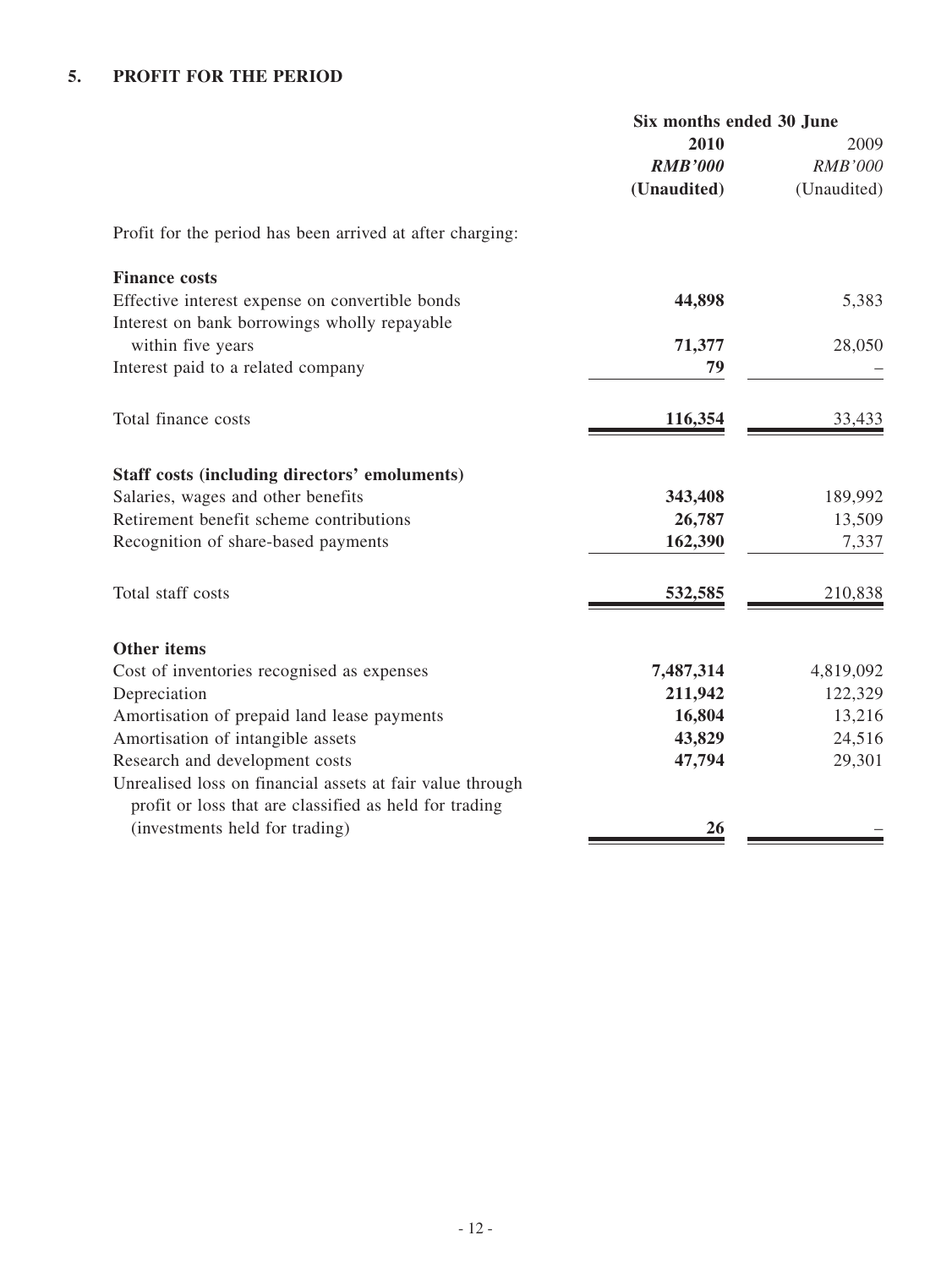### **6. TAXATION**

|                              | Six months ended 30 June |                |
|------------------------------|--------------------------|----------------|
|                              | 2010                     | 2009           |
|                              | <b>RMB'000</b>           | <b>RMB'000</b> |
|                              | (Unaudited)              | (Unaudited)    |
| Current tax:                 |                          |                |
| - PRC enterprise income tax  | 175,016                  | 96,860         |
| - Other overseas tax         | 1,164                    |                |
| Overprovision in prior years | (5, 154)                 |                |
|                              | 171,026                  | 96,860         |
| Deferred taxation            | 21,026                   | 12,178         |
|                              | 192,052                  | 109,038        |
|                              |                          |                |

Hong Kong Profits Tax has not been provided for the period as the companies within the Group had no estimated assessable profits in Hong Kong.

### **7. DIVIDEND PAID**

During the current period, a final dividend for the year ended 31 December 2009 of HK\$0.023 per share (2009: HK\$0.016 per share), amounting to approximately RMB148,352,000 (2009: RMB91,376,000), were paid to the shareholders of the Company.

#### **8. EARNINGS PER SHARE**

#### **(a) Basic earnings per share**

The calculation of the basic earnings per share for the period is based on the profit attributable to equity holders of the Company of RMB804,848,000 (2009: RMB595,910,000) and weighted average number of ordinary shares of 7,324,626,721 shares (2009: 6,618,871,472 shares), calculated as follows:

#### *(i) Weighted average number of ordinary shares*

|                                     | Six months ended 30 June |               |
|-------------------------------------|--------------------------|---------------|
|                                     | 2010                     | 2009          |
|                                     | (Unaudited)              | (Unaudited)   |
| Issued ordinary shares at 1 January | 7,310,855,450            | 6,489,755,450 |
| Effect of new shares issued         |                          | 129,116,022   |
| Effect of shares issued upon        |                          |               |
| exercise of share options           | 13,771,271               |               |
| Weighted average number of ordinary |                          |               |
| shares at 30 June                   | 7,324,626,721            | 6,618,871,472 |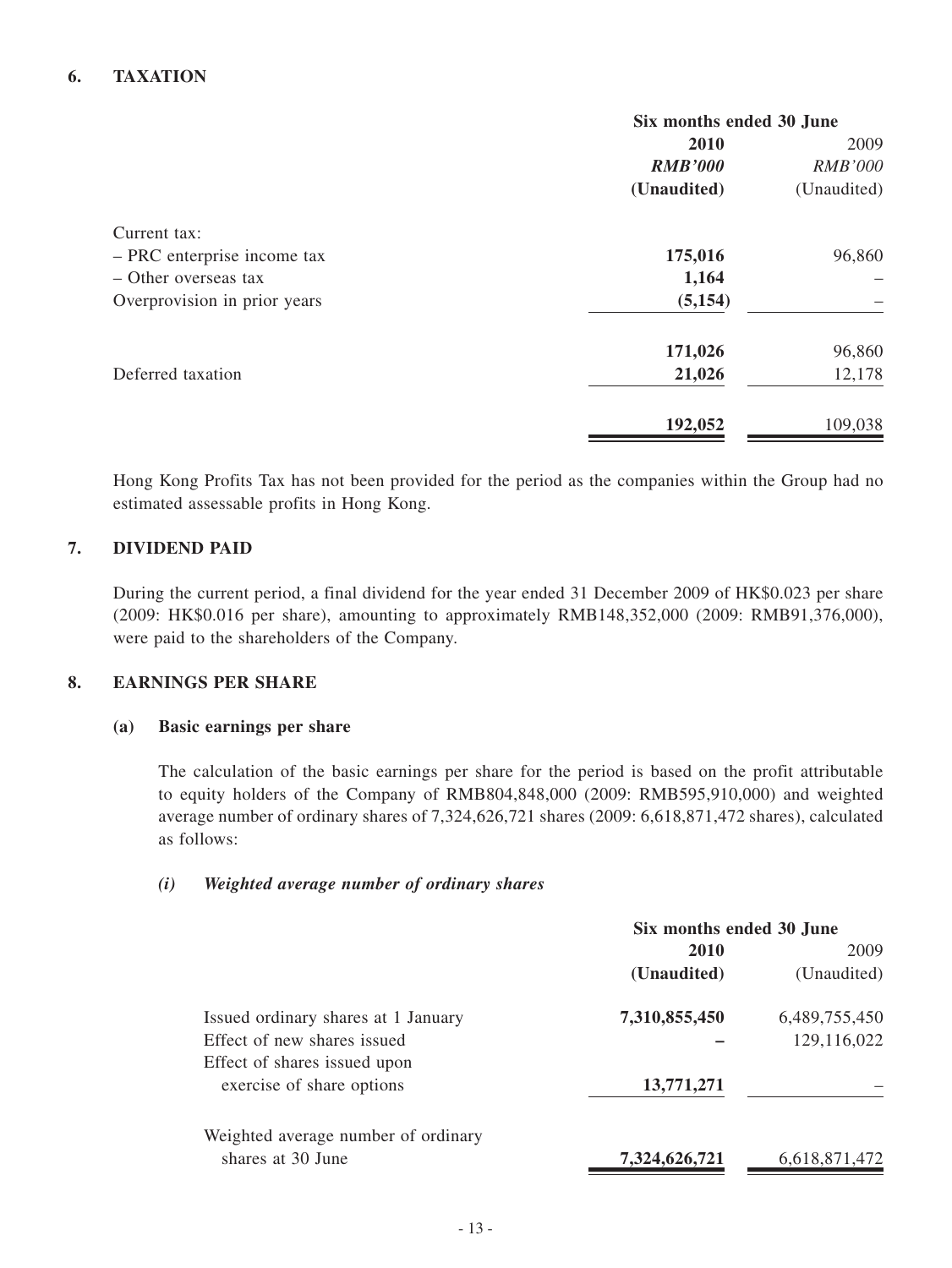#### **(b) Diluted earnings per share**

The calculation of diluted earnings per share for the period is based on the profit attributable to equity holders of the Company of RMB849,746,000 (2009: RMB595,910,000) and the weighted average number of ordinary shares of 8,530,697,833 shares (2009: 6,675,465,020 shares), calculated as follows:

### *(i) Profit attributable to equity holders of the Company (diluted)*

|                                                                                                                                              | Six months ended 30 June |             |  |  |  |  |  |  |  |  |  |  |  |  |  |  |  |  |  |  |  |  |  |  |  |  |  |  |  |  |  |  |  |  |  |  |  |  |  |  |  |  |  |  |  |  |  |
|----------------------------------------------------------------------------------------------------------------------------------------------|--------------------------|-------------|--|--|--|--|--|--|--|--|--|--|--|--|--|--|--|--|--|--|--|--|--|--|--|--|--|--|--|--|--|--|--|--|--|--|--|--|--|--|--|--|--|--|--|--|--|
|                                                                                                                                              | 2010<br><b>RMB'000</b>   | 2009        |  |  |  |  |  |  |  |  |  |  |  |  |  |  |  |  |  |  |  |  |  |  |  |  |  |  |  |  |  |  |  |  |  |  |  |  |  |  |  |  |  |  |  |  |  |
|                                                                                                                                              |                          |             |  |  |  |  |  |  |  |  |  |  |  |  |  |  |  |  |  |  |  |  |  |  |  |  |  |  |  |  |  |  |  |  |  |  |  |  |  |  |  |  |  |  |  |  |  |
|                                                                                                                                              | (Unaudited)              | (Unaudited) |  |  |  |  |  |  |  |  |  |  |  |  |  |  |  |  |  |  |  |  |  |  |  |  |  |  |  |  |  |  |  |  |  |  |  |  |  |  |  |  |  |  |  |  |  |
| Earnings for the purpose of basic earnings<br>per share (profit attributable to equity holders)<br>After tax effect of effective interest on | 804,848                  | 595,910     |  |  |  |  |  |  |  |  |  |  |  |  |  |  |  |  |  |  |  |  |  |  |  |  |  |  |  |  |  |  |  |  |  |  |  |  |  |  |  |  |  |  |  |  |  |
| the liability component of convertible bonds                                                                                                 | 44,898                   |             |  |  |  |  |  |  |  |  |  |  |  |  |  |  |  |  |  |  |  |  |  |  |  |  |  |  |  |  |  |  |  |  |  |  |  |  |  |  |  |  |  |  |  |  |  |
| Earnings for the purpose of diluted<br>earnings per share                                                                                    | 849,746                  | 595,910     |  |  |  |  |  |  |  |  |  |  |  |  |  |  |  |  |  |  |  |  |  |  |  |  |  |  |  |  |  |  |  |  |  |  |  |  |  |  |  |  |  |  |  |  |  |
|                                                                                                                                              |                          |             |  |  |  |  |  |  |  |  |  |  |  |  |  |  |  |  |  |  |  |  |  |  |  |  |  |  |  |  |  |  |  |  |  |  |  |  |  |  |  |  |  |  |  |  |  |

#### *(ii) Weighted average number of ordinary shares (diluted)*

|                                                  | Six months ended 30 June |               |  |
|--------------------------------------------------|--------------------------|---------------|--|
|                                                  | 2010                     | 2009          |  |
|                                                  | (Unaudited)              | (Unaudited)   |  |
| Weighted average number of ordinary shares       |                          |               |  |
| for the purpose of basic earnings per share      | 7,324,626,721            | 6,618,871,472 |  |
| Effect of deemed conversion of convertible bonds | 998,484,894              |               |  |
| Effect of deemed exercise of warrants            | 101,145,065              |               |  |
| Effect of deemed issue of shares under           |                          |               |  |
| the Company's share option scheme                | 106,441,153              | 56, 593, 548  |  |
| Weighted average number of ordinary shares       |                          |               |  |
| for the purpose of diluted earnings per share    | 8,530,697,833            | 6,675,465,020 |  |
|                                                  |                          |               |  |

The effect of deemed conversion of convertible bonds redeemed during the six months ended 30 June 2009 is anti-dilutive up to the date of redemption.

### **9. PROPERTY, PLANT AND EQUIPMENT**

During the period, the Group acquired property, plant and equipment of approximately RMB765,268,000 (2009: RMB285,355,000).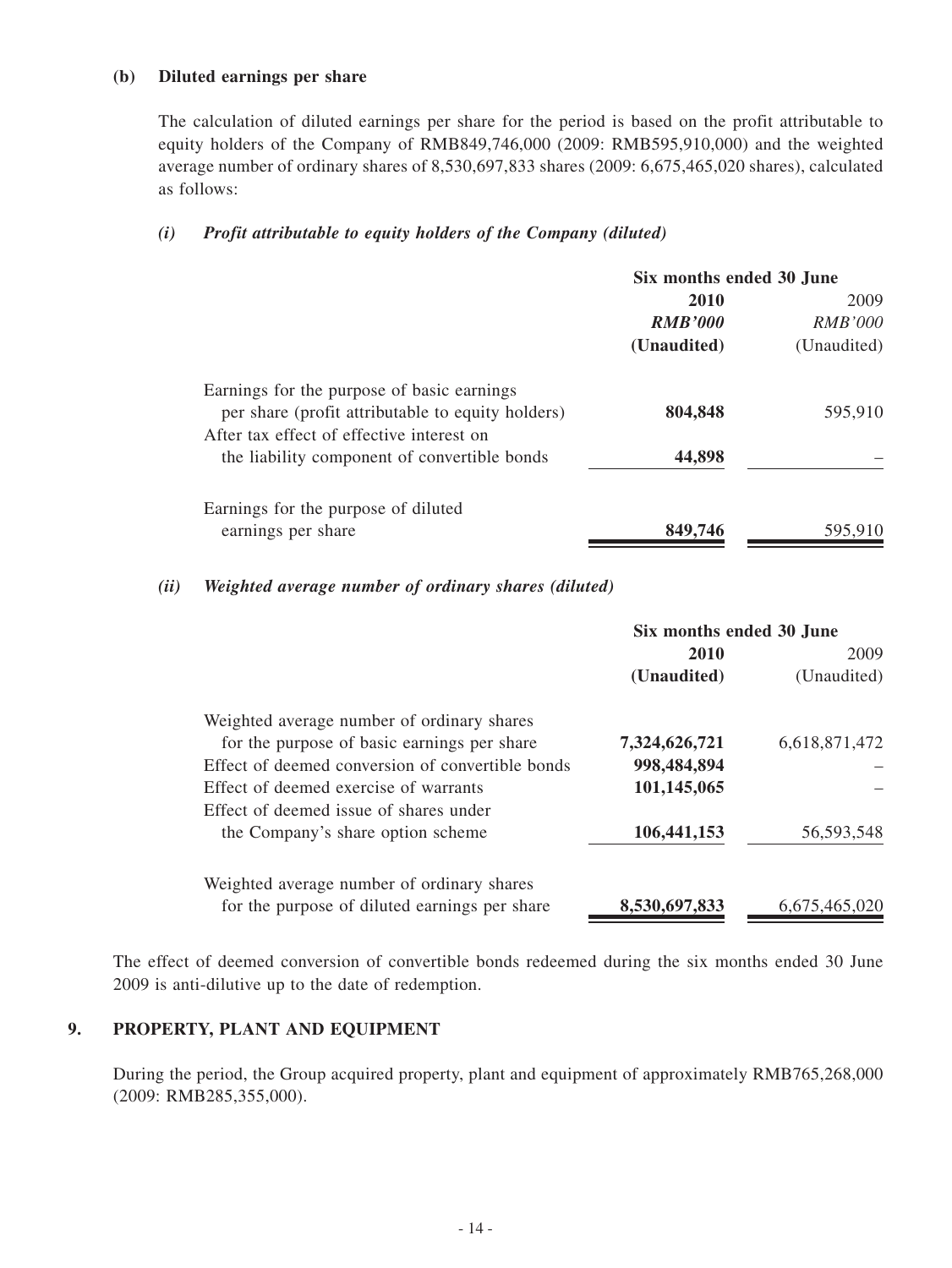#### **10. INTANGIBLE ASSETS**

During the period, additions to intangible assets by acquisition and capitalisation in respect of development costs of approximately RMB216,144,000 (2009: RMB157,523,000).

### **11. INTEREST IN AN ASSOCIATE**

|                                               | At             | At               |
|-----------------------------------------------|----------------|------------------|
|                                               | 30 June 2010   | 31 December 2009 |
|                                               | <b>RMB'000</b> | <b>RMB'000</b>   |
|                                               | (Unaudited)    | (Audited)        |
| Share of net assets                           | 81,818         | 89,120           |
| Goodwill                                      | 18,182         | 18,182           |
| Impairment loss recognised                    | (100,000)      | (100,000)        |
|                                               |                | 7,302            |
| Represented by:                               |                |                  |
| Cost of investments in an associate           |                |                  |
| Listed in overseas                            | 197,788        | 197,788          |
| Share of post-acquisition losses and reserves | (97, 788)      | (90, 486)        |
| Impairment loss recognised                    | (100,000)      | (100,000)        |
|                                               |                | 7,302            |
| Fair value of listed investments              | 22,255         | 69,595           |

During the period ended 30 June 2009, the Group and other parties subscribed for additional shares in the associate. Therefore, the Group's interest in the associate decreases from 22.69% to 19.97% and a gain on deemed disposal amounting to RMB5,245,000 was recognised. The Group retains significant influence over the associate through the power to nominate representations on the board.

The summarised financial information in respect of the Group's associate is set out below:

|                                             | At                  | At               |
|---------------------------------------------|---------------------|------------------|
|                                             | <b>30 June 2010</b> | 31 December 2009 |
|                                             | <b>RMB'000</b>      | <i>RMB'000</i>   |
|                                             | (Unaudited)         | (Audited)        |
| Total assets                                | 727,706             | 757,721          |
| Total liabilities                           | (353, 585)          | (320, 856)       |
| Net assets                                  | 374,121             | 436,865          |
| Group's share of net assets of an associate | 81,818              | 89,120           |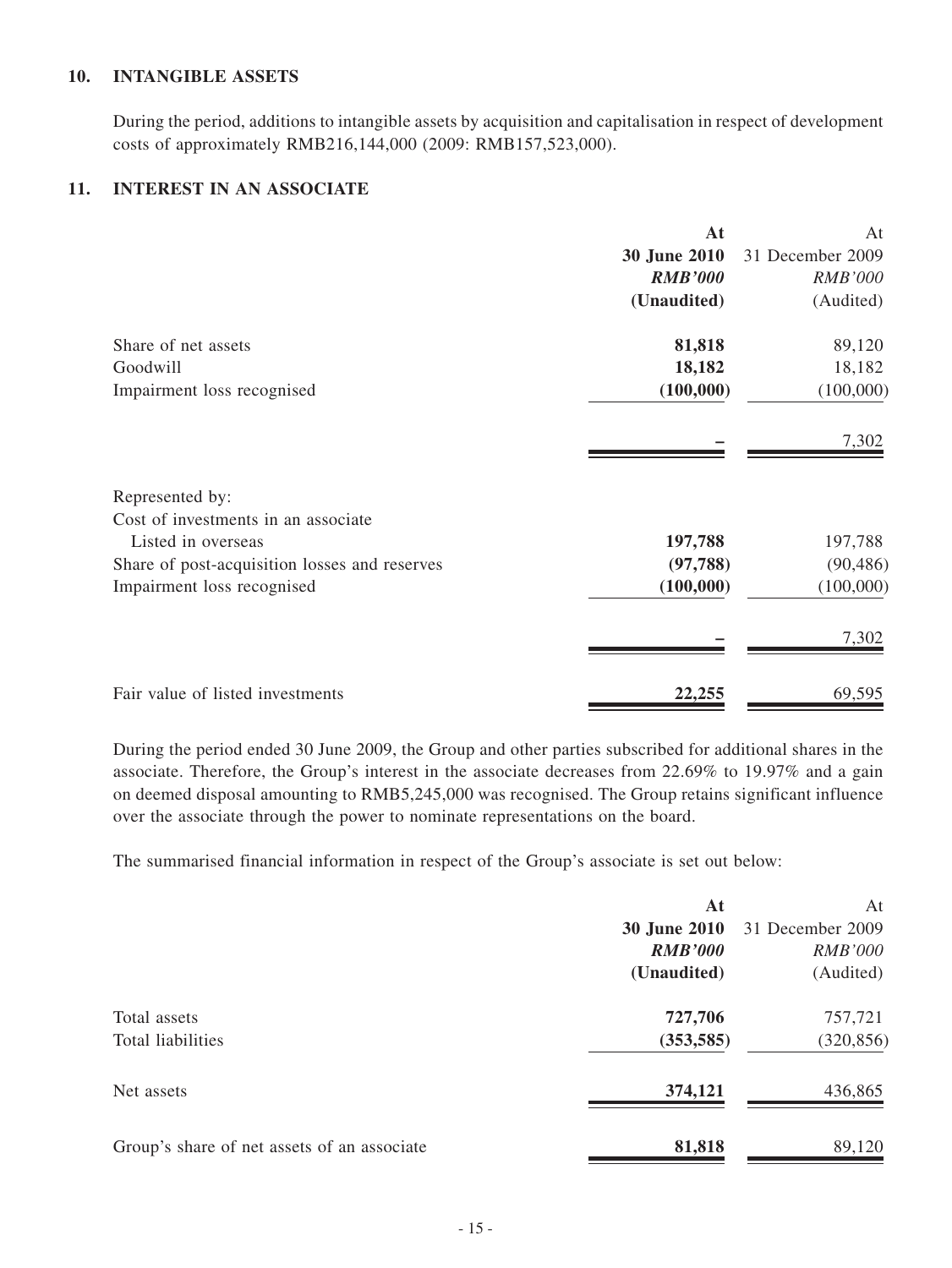|                                                                        | Six months ended 30 June |                |
|------------------------------------------------------------------------|--------------------------|----------------|
|                                                                        | 2010                     | 2009           |
|                                                                        | <b>RMB'000</b>           | <b>RMB'000</b> |
|                                                                        | (Unaudited)              | (Unaudited)    |
| Revenue                                                                | 339,604                  | 414,889        |
| Loss for the period attributable to equity holders<br>of the associate | (42, 194)                | (8,316)        |
| Group's share of results of an associate for the period                | (7,302)                  | (1,887)        |
|                                                                        |                          |                |

## **12. INVENTORIES**

|                  | At             | At               |
|------------------|----------------|------------------|
|                  | 30 June 2010   | 31 December 2009 |
|                  | <b>RMB'000</b> | <b>RMB'000</b>   |
|                  | (Unaudited)    | (Audited)        |
| At costs:        |                |                  |
| Raw materials    | 389,188        | 272,498          |
| Work in progress | 137,925        | 111,571          |
| Finished goods   | 389,019        | 256,435          |
|                  | 916,132        | 640,504          |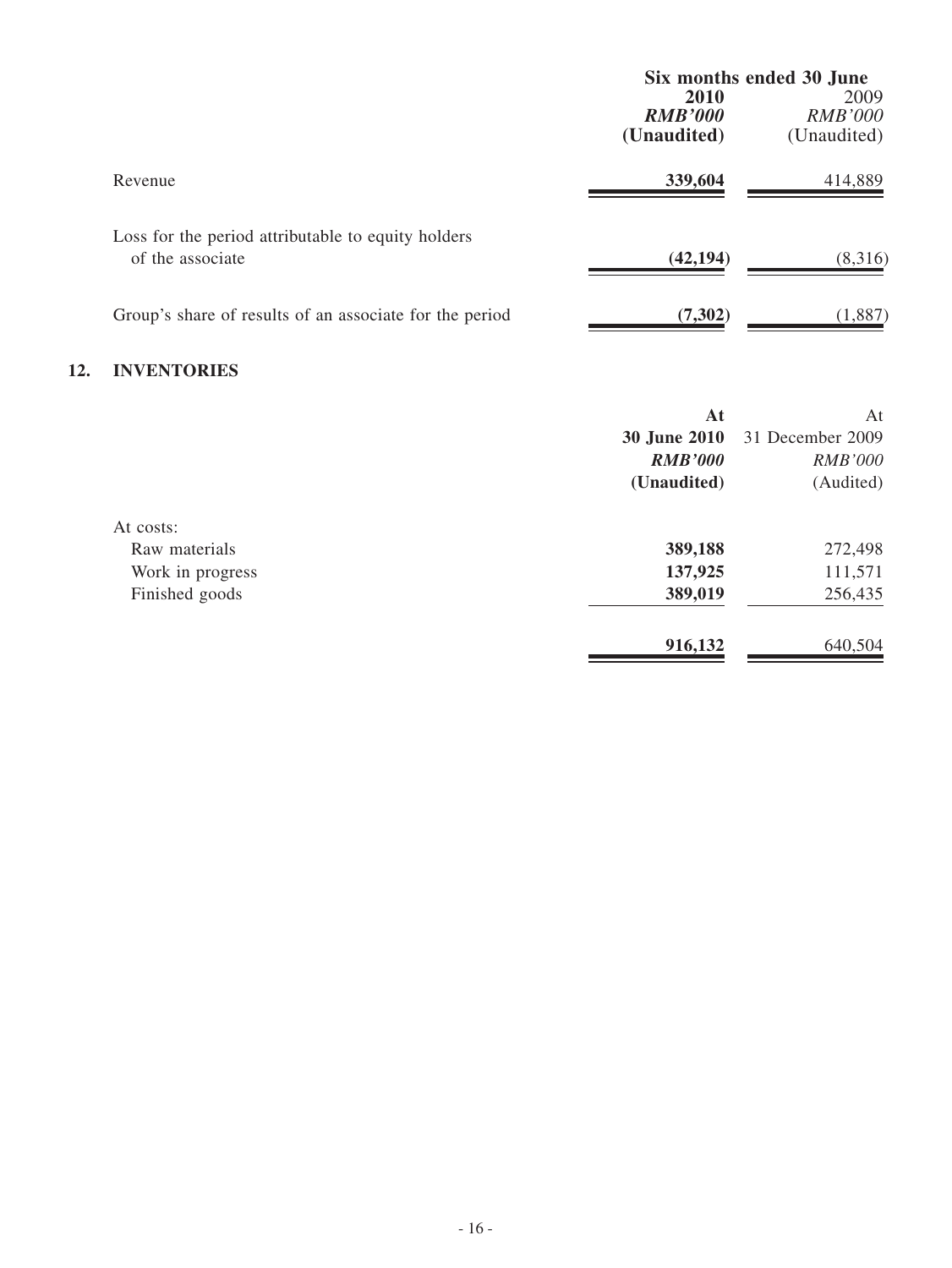#### **13. TRADE AND OTHER RECEIVABLES**

|                                              | <b>Note</b> | At<br>30 June 2010<br><b>RMB'000</b> | At<br>31 December 2009<br><b>RMB'000</b> |
|----------------------------------------------|-------------|--------------------------------------|------------------------------------------|
|                                              |             | (Unaudited)                          | (Audited)                                |
| <b>Trade and notes receivables</b>           |             |                                      |                                          |
| Trade receivables                            |             |                                      |                                          |
| - From third parties                         |             | 661,678                              | 558,769                                  |
| - From related companies controlled by       |             |                                      |                                          |
| the substantial shareholder of the Company   |             | 256,477                              | 179,686                                  |
|                                              | (a)         | 918,155                              | 738,455                                  |
| Notes receivable                             | (b)         | 2,578,455                            | 4,432,019                                |
|                                              |             |                                      |                                          |
|                                              |             | 3,496,610                            | 5,170,474                                |
| Deposits, prepayments and other receivables  |             |                                      |                                          |
| - Advance payment to suppliers               |             | 301,802                              | 380,843                                  |
| - Deposits paid for acquisition of property, |             |                                      |                                          |
| plant and equipment                          |             | 590,219                              | 294,974                                  |
| - Utility deposits and other receivables     |             | 304,376                              | 275,403                                  |
|                                              |             | 1,196,397                            | 951,220                                  |
| Amounts due from related parties             | (c)         | 942,886                              | 23,235                                   |
|                                              |             | 5,635,893                            | 6,144,929                                |

### **(a) Trade receivables**

The Group allows a credit period of 30 days to 90 days to its local PRC trade customers. For overseas trade customers, the Group may allow a credit period of over 1 year. The following is an aged analysis of the trade receivables based on invoice dates at the balance sheet dates:

| At                  | At               |
|---------------------|------------------|
| <b>30 June 2010</b> | 31 December 2009 |
| <b>RMB'000</b>      | <b>RMB'000</b>   |
| (Unaudited)         | (Audited)        |
| 404,927             | 419,146          |
| 41,901              | 59,751           |
| 471,327             | 259,558          |
| 918,155             | 738,455          |
|                     |                  |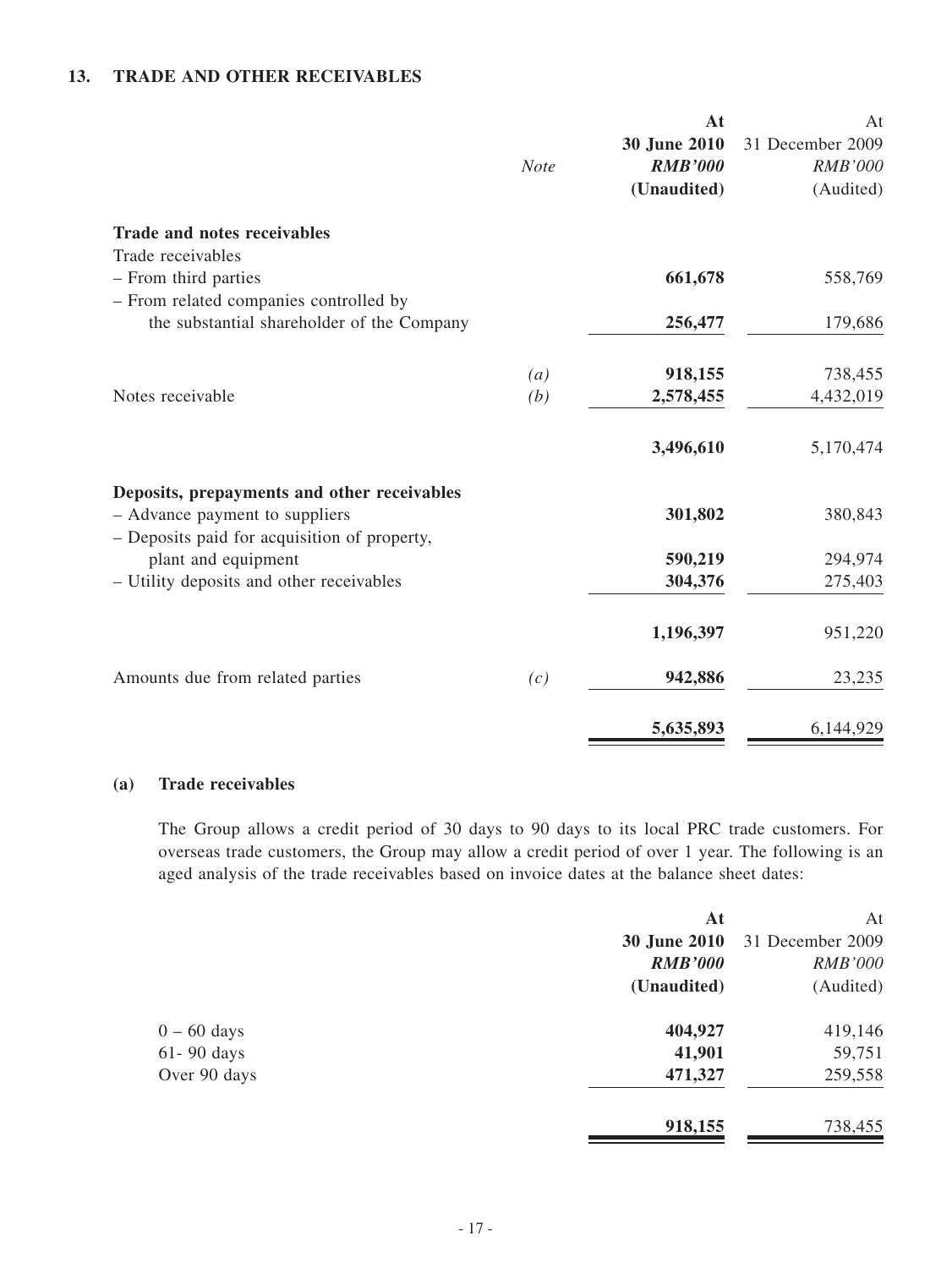#### **(b) Notes receivable**

All notes receivable are denominated in Renminbi and are primarily notes received from third parties for settlement of trade receivable balances. At 30 June 2010 and 31 December 2009, all notes receivable were guaranteed by established banks in the PRC and have maturities of six months or less from the balance sheet date.

#### **(c) Amounts due from related parties**

Amounts due from related parties namely represent deposits paid for purchases of raw materials from entities controlled by the substantial shareholder of the Company. The amounts due are unsecured and interest-free.

#### **14. CONVERTIBLE BONDS**

All the convertible bonds outstanding at 1 January 2009 have been early redeemed at HK\$365,988,000 (approximately RMB322,069,000) by the bondholders during the six months ended 30 June 2009. The loss on early redemption which represented the difference between the redemption amount and total carrying amounts of liability component and embedded derivatives amounting to RMB15,987,000 has been recognised in the income statement. Details of the terms of these convertible bonds redeemed are set out in the Company's annual report for the year ended 31 December 2008.

The convertible bonds outstanding at 1 January 2010 ("CB2014") contain a liability component and a conversion option which is included in the equity of the Company. Details of the terms of the CB 2014 are set out in the Company's annual report for the year ended 31 December 2009. Upon the payment of final dividends for the year ended 31 December 2009, the conversion price of the CB2014 was changed from RMB1.67 (equivalent to HK\$1.90) to RMB1.66 (equivalent to HK\$1.8894) from 29 June 2010 in accordance with the provisions of CB2014.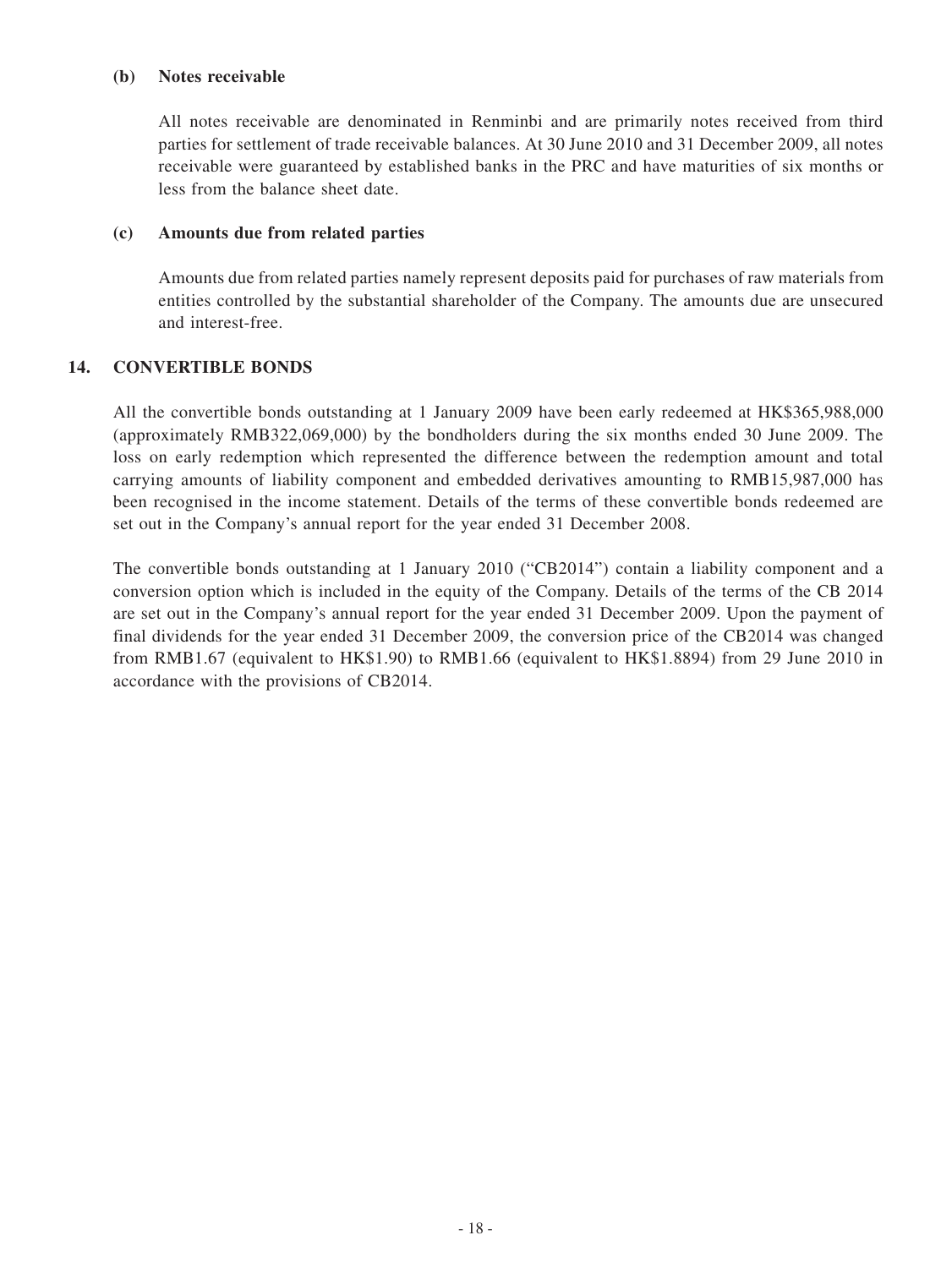The movements of the convertible bonds for the period/year are set out below:

|                                                                                                                                                                         | At<br>30 June 2010<br><b>RMB'000</b><br>(Unaudited) | At<br>31 December 2009<br><b>RMB'000</b><br>(Audited) |
|-------------------------------------------------------------------------------------------------------------------------------------------------------------------------|-----------------------------------------------------|-------------------------------------------------------|
| <b>Liability component</b><br>Carrying amount brought forward<br>Issued during the period/year<br>Accrued effective interest charges<br>Redeemed during the period/year | 1,449,150<br>44,898                                 | 288,267<br>1,436,499<br>18,034<br>(293, 650)          |
|                                                                                                                                                                         | 1,494,048                                           | 1,449,150                                             |
| Fair value of embedded derivative in respect of<br>the put option and conversion option<br>Carrying amount brought forward<br>Eliminated upon redemption                |                                                     | 37,770<br>(37,770)                                    |
| Less: Fair value of embedded derivative in respect<br>of the call option<br>Carrying amount brought forward<br>Eliminated upon redemption                               |                                                     | 25,338<br>(25, 338)                                   |
| Liability component is represented by:<br>Convertible bonds<br>Accrued interests included in trade and other payables                                                   | 1,462,216<br>31,832<br>1,494,048                    | 1,442,153<br>6,997<br>1,449,150                       |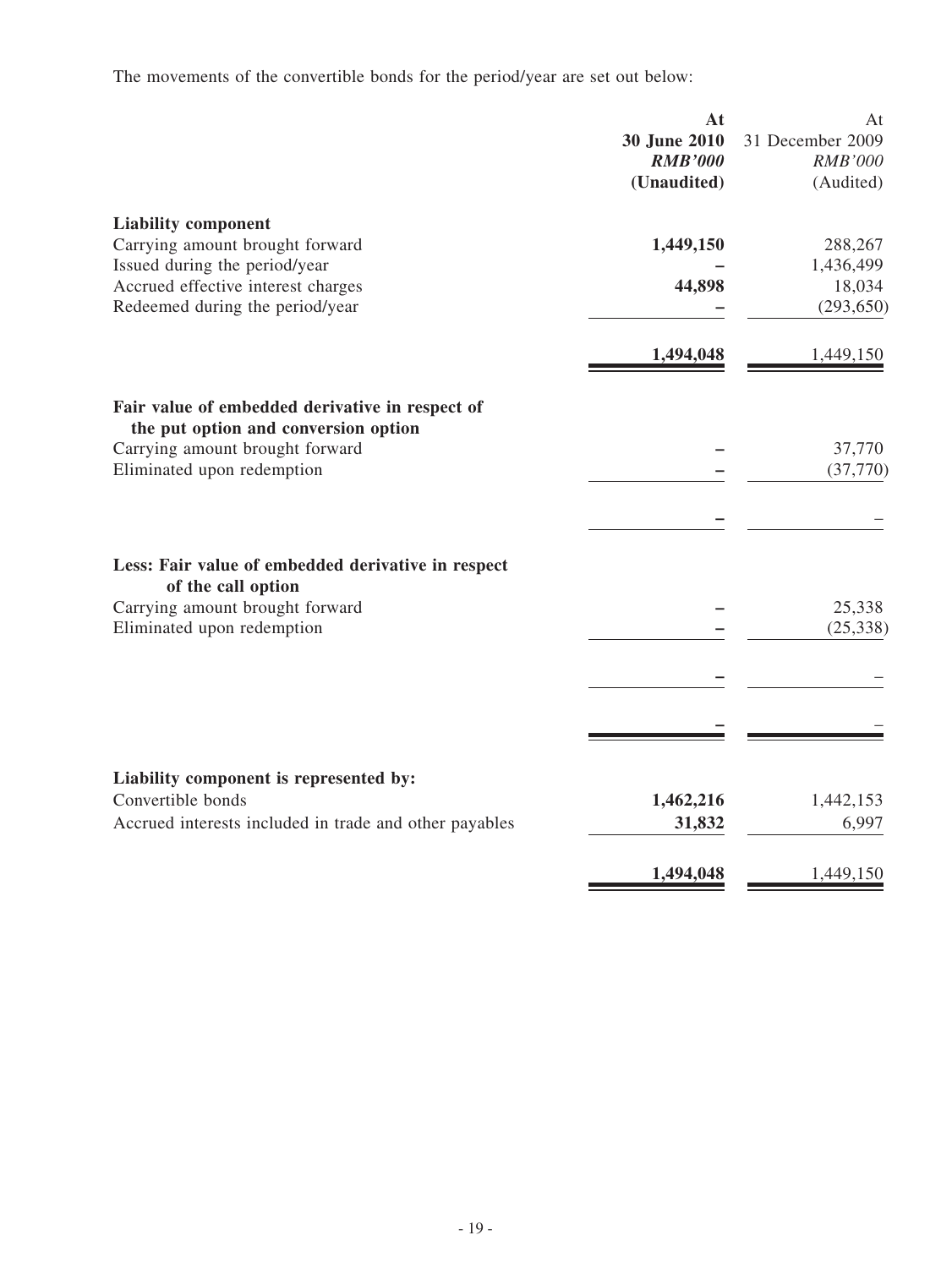## **15. TRADE AND OTHER PAYABLES**

|                                                                                                                                                 | <b>Note</b> | At<br>30 June 2010<br><b>RMB'000</b><br>(Unaudited) | At<br>31 December 2009<br><b>RMB'000</b><br>(Audited) |
|-------------------------------------------------------------------------------------------------------------------------------------------------|-------------|-----------------------------------------------------|-------------------------------------------------------|
| Trade and notes payables<br>Trade payables                                                                                                      |             |                                                     |                                                       |
| - To third parties                                                                                                                              |             | 1,493,988                                           | 1,600,761                                             |
| - To related companies controlled by the substantial<br>shareholder of the Company                                                              |             | 935,792                                             | 901,450                                               |
|                                                                                                                                                 | (a)         | 2,429,780                                           | 2,502,211                                             |
| Notes payable                                                                                                                                   | (b)         | 1,501,565                                           | 1,734,565                                             |
|                                                                                                                                                 |             | 3,931,345                                           | 4,236,776                                             |
| Other payables<br>Accrued charges and other creditors<br>- Receipts in advance from customers<br>- Deferred income related to government grants |             | 1,156,619                                           | 1,460,015                                             |
| which conditions have not yet been satisfied<br>- Payables for acquisition of property,                                                         |             | 782,885                                             | 453,976                                               |
| plant and equipment                                                                                                                             |             | 707,674                                             | 280,851                                               |
| - Accrued staff salaries and benefits                                                                                                           |             | 101,590                                             | 120,313                                               |
| - Business and other taxes                                                                                                                      |             | 19,425                                              | 95,410                                                |
| - Other accrued charges                                                                                                                         |             | 260,588                                             | 507,529                                               |
|                                                                                                                                                 |             | 3,028,781                                           | 2,918,094                                             |
| Amounts due to related parties                                                                                                                  |             | 51,705                                              | 902                                                   |
| Loan from a related company                                                                                                                     |             | 3,132                                               | 3,053                                                 |
| Amount due to ultimate holding company                                                                                                          |             | 209,527                                             | 170,000                                               |
|                                                                                                                                                 |             | 3,293,145                                           | 3,092,049                                             |
|                                                                                                                                                 |             | 7,224,490                                           | 7,328,825                                             |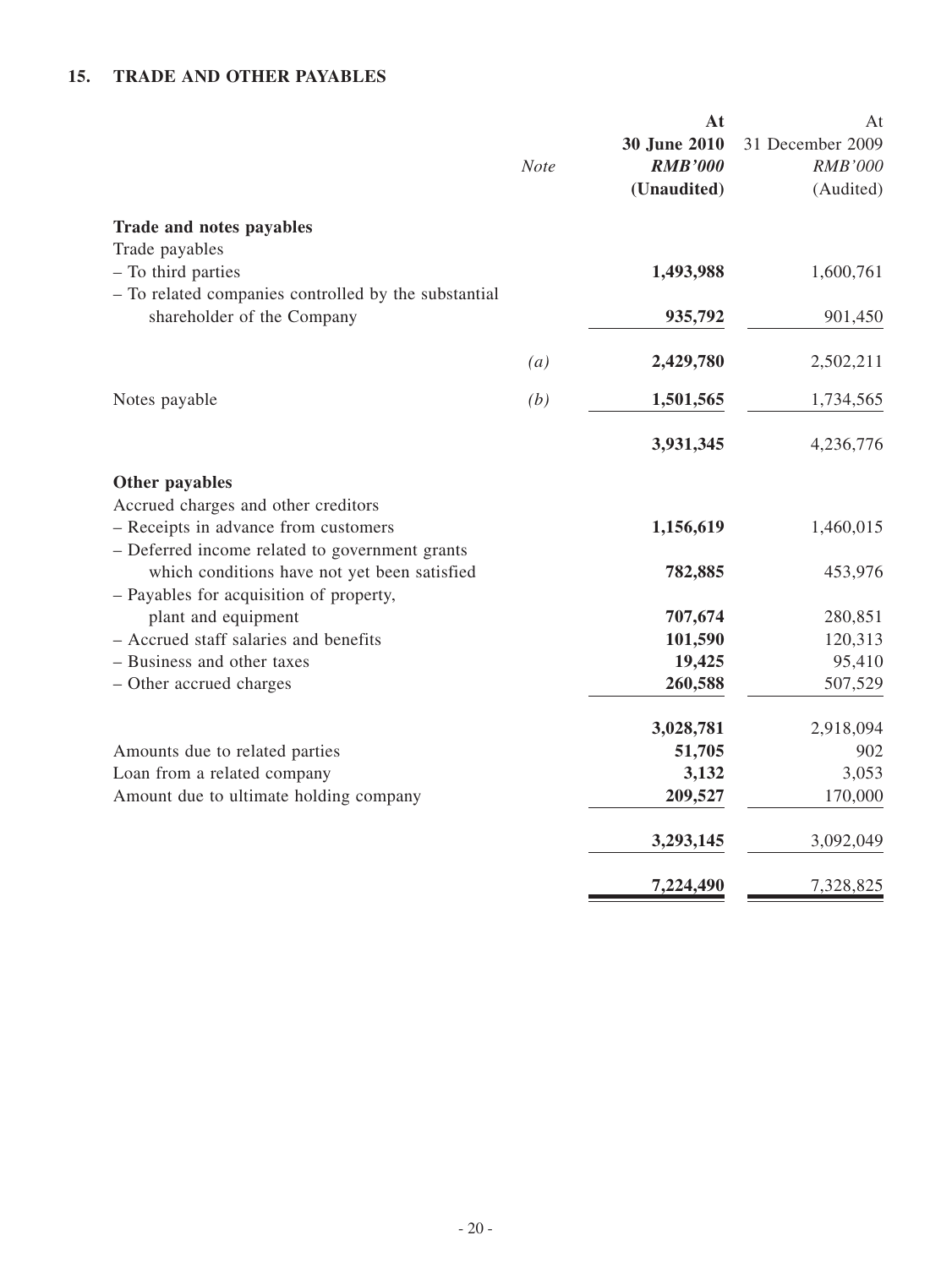### **(a) Trade payables**

The following is an aged analysis of trade payables based on invoice dates at the balance sheet dates:

|                | At             | At               |
|----------------|----------------|------------------|
|                | 30 June 2010   | 31 December 2009 |
|                | <b>RMB'000</b> | <b>RMB'000</b>   |
|                | (Unaudited)    | (Audited)        |
| $0 - 60$ days  | 1,844,031      | 2,191,688        |
| $61 - 90$ days | 254,936        | 211,281          |
| Over 90 days   | 330,813        | 99,242           |
|                | 2,429,780      | 2,502,211        |
|                |                |                  |

### **(b) Notes payable**

At 30 June 2010 and 31 December 2009, all notes payable have maturities of less than 1 year.

## **16. BANK BORROWINGS**

|                                                       | At                  | At               |
|-------------------------------------------------------|---------------------|------------------|
|                                                       | <b>30 June 2010</b> | 31 December 2009 |
|                                                       | <b>RMB'000</b>      | <b>RMB'000</b>   |
|                                                       | (Unaudited)         | (Audited)        |
| Bank loans secured by the Group's assets              | 1,646,116           | 1,220,000        |
| Bank loans guaranteed by the ultimate holding company | 1,387,000           | 1,037,000        |
| Other bank loans                                      | 334,600             | 522,881          |
| Collateralised borrowings, secured                    |                     | 47,754           |
|                                                       | 3,367,716           | 2,827,635        |

At the balance sheet date, the Group's bank loans were repayable as follows:

|                                                                      | At                  | At               |
|----------------------------------------------------------------------|---------------------|------------------|
|                                                                      | <b>30 June 2010</b> | 31 December 2009 |
|                                                                      | <b>RMB'000</b>      | <b>RMB'000</b>   |
|                                                                      | (Unaudited)         | (Audited)        |
| On demand or within one year                                         | 1,383,622           | 1,509,635        |
| In the second year                                                   | 1,542,229           | 485,000          |
| In the third to fifth year                                           | 441,865             | 833,000          |
|                                                                      | 3,367,716           | 2,827,635        |
| Less: amounts due within one year shown<br>under current liabilities | (1,383,622)         | (1,509,635)      |
|                                                                      | 1,984,094           | 1,318,000        |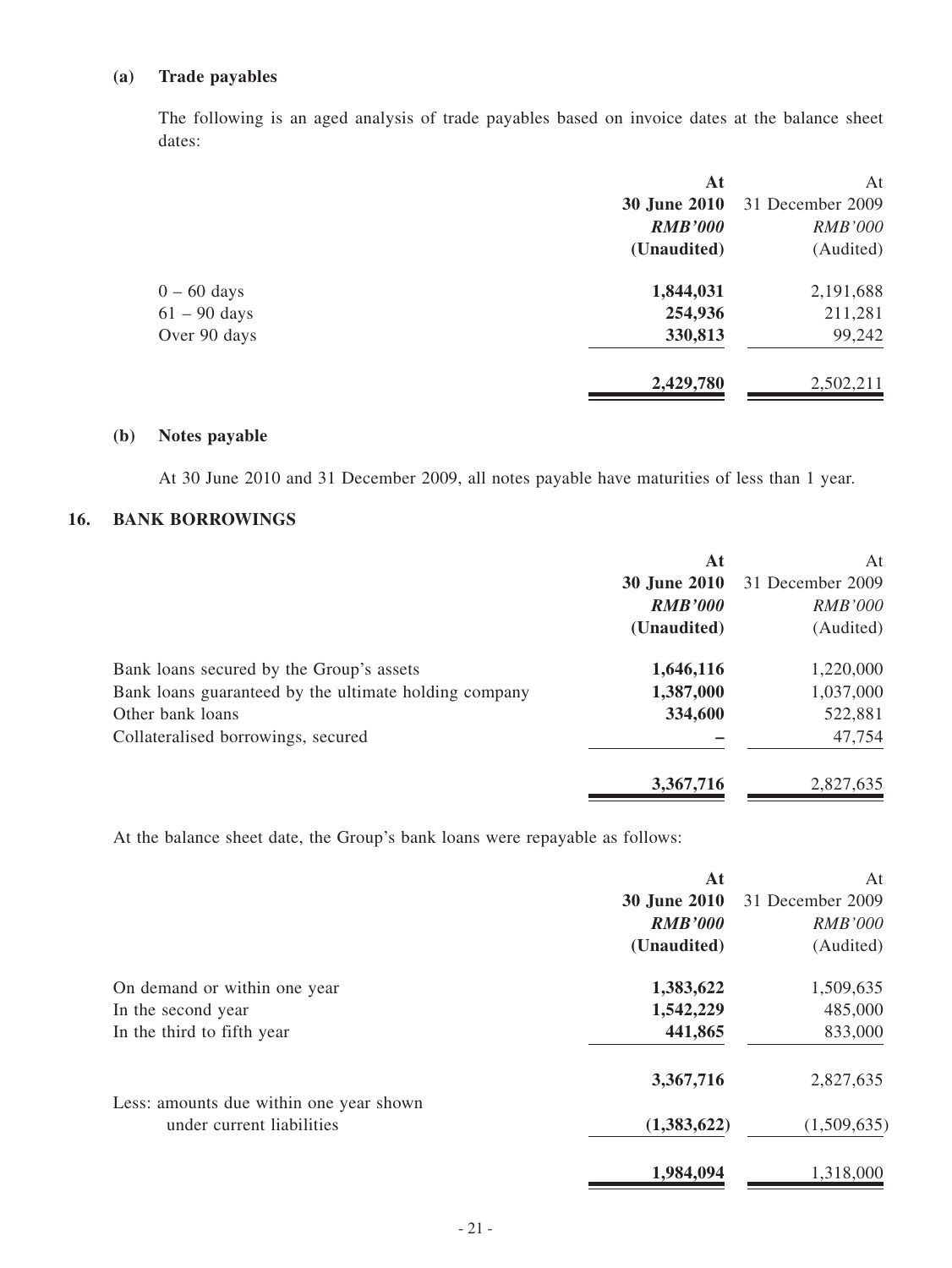### **17. SHARE CAPITAL**

|                                                  | <b>Number of shares</b> | <b>Nominal value</b><br><i>RMB'000</i> |
|--------------------------------------------------|-------------------------|----------------------------------------|
| Authorised:                                      |                         |                                        |
| Ordinary shares of HK\$0.02 each                 |                         |                                        |
| At 31 December 2009 and 30 June 2010 (Unaudited) | 12,000,000,000          | 246,720                                |
| Issued and fully paid:                           |                         |                                        |
| Ordinary shares of HK\$0.02 each                 |                         |                                        |
| At 1 January 2009                                | 6,489,755,450           | 122,542                                |
| Issue of shares for cash                         | 570,000,000             | 10,032                                 |
| Balance at 30 June 2009                          | 7,059,755,450           | 132,574                                |
| Shares issued under share option scheme          | 251,100,000             | 4,419                                  |
| Balance at 31 December 2009 and 1 January 2010   | 7,310,855,450           | 136,993                                |
| Shares issued under share option scheme          | 48,800,000              | 859                                    |
| Balance at 30 June 2010 (Unaudited)              | 7,359,655,450           | 137,852                                |

During the period, options were exercised to subscribe for 48,800,000 ordinary shares in the Company at a consideration of approximately RMB39,354,000 of which approximately RMB859,000 was credited to share capital and the balance of RMB38,495,000 was credited to the share premium account. Upon exercise of share options, RMB7,568,000 has been transferred from the share option reserve to the share premium account in accordance with the accounting policy set out in Company's 2009 annual report.

### **18. WARRANTS**

For the year ended 31 December 2009, the Company issued 299,526,900 warrants to certain investors with a subscription price of HK\$1 for all the warrants. The warrants are convertible into fully paid ordinary shares of HK\$0.02 each of the Company at an initial exercise price of RMB2.0262 (equivalent to HK\$2.3) per share, subject to adjustment in certain events. Upon the payment of final dividends for the year ended 31 December 2009, the exercise price of the warrants were adjusted to RMB2.0148 (equivalent to HK\$2.2871) per share from 29 June 2010 in accordance with the provisions of the warrants. The warrants are exercisable in part or in whole at any time from the issue date of the warrants on 11 November 2009 to the fifth anniversary of the issuance of the warrants and are freely transferable, but in minimum tranches of 250,000 warrants. The warrants have been classified as equity instruments of the Company.

During the period, none of the warrants issued has been exercised.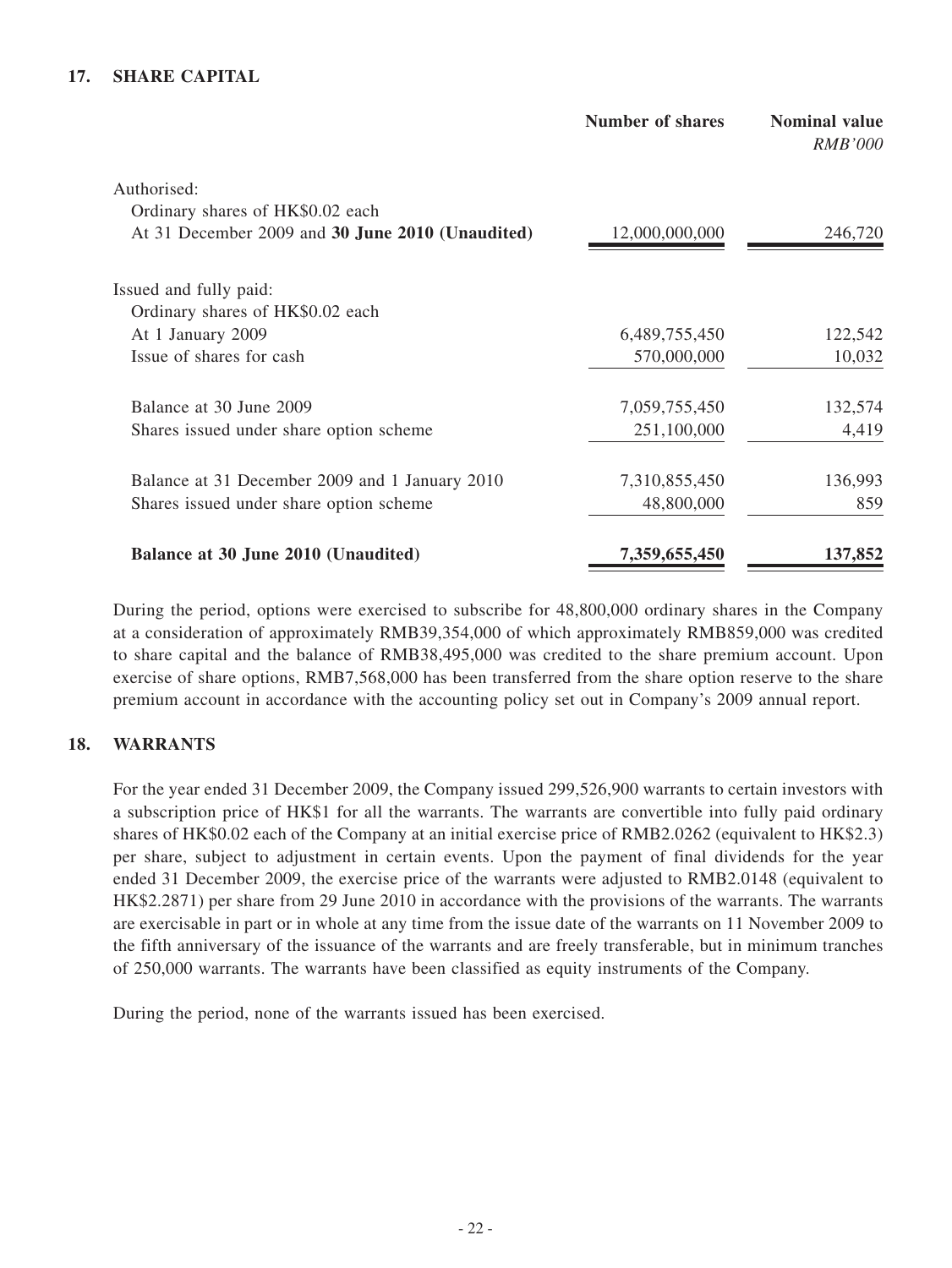#### **19. BUSINESS COMBINATION**

#### **For the six months ended 30 June 2010**

On 27 October 2009, the Company entered into agreement with Zhejiang Geely Holding Group Company Limited and its subsidiary to acquire 100% interests in Jinan Geely Automobile Company Limited ("Jinan Geely"). The acquisition of Jinan Geely was completed on 7 January 2010. Details of the acquisition have been set out in the Company's circular dated 17 November 2009.

Net cash outflow in respect of the acquisition of Jinan Geely is approximately RMB134,447,000.

The business acquired did not make any significant contribution to the revenue or profit of the Group for the period between the acquisition date/beginning period date and the balance sheet date. Jinan Geely is not material to the Group and therefore its financial information is not presented.

#### **For the six months ended 30 June 2009**

On 15 June 2009, the Group acquired the business of designing, developing and manufacturing automatic transmissions in Australia from an independent third party (with receivers and managers appointed). The consideration is cash of A\$47.4 million (approximately RMB226.2 million) plus adjustment on working capital determined on the completion date. The final consideration after adjustment on working capital is A\$54.6 million (approximately RMB293,696,000). Details of the acquisition have been set out in the Company's announcement dated 27 March 2009.

The net assets acquired in the transaction are as follows:

|                                           | <b>Carrying amount</b><br>before combination<br><b>RMB'000</b><br>(Note 1) | <b>Adjustments</b><br><b>RMB'000</b><br>(Note 1) | Fair value<br><b>RMB'000</b> |
|-------------------------------------------|----------------------------------------------------------------------------|--------------------------------------------------|------------------------------|
| Net assets acquired:                      |                                                                            |                                                  |                              |
| Property, plant and equipment             | 252,307                                                                    | 38,150                                           | 290,457                      |
| Intangible assets                         |                                                                            | 13,475                                           | 13,475                       |
| Trade and other receivables               | 43,082                                                                     | 17,497                                           | 60,579                       |
| Inventories                               | 11,981                                                                     | 24,218                                           | 36,199                       |
| Trade and other payables                  | (19,717)                                                                   | (71, 142)                                        | (90, 859)                    |
| Deferred taxation                         | 6,043                                                                      | (22, 198)                                        | (16, 155)                    |
|                                           | 293,696                                                                    |                                                  | 293,696                      |
| Total consideration satisfied by:<br>Cash |                                                                            |                                                  | 293,696                      |
| Net cash outflow arising on acquisition:  |                                                                            |                                                  |                              |
| Cash consideration paid                   |                                                                            |                                                  | (293, 696)                   |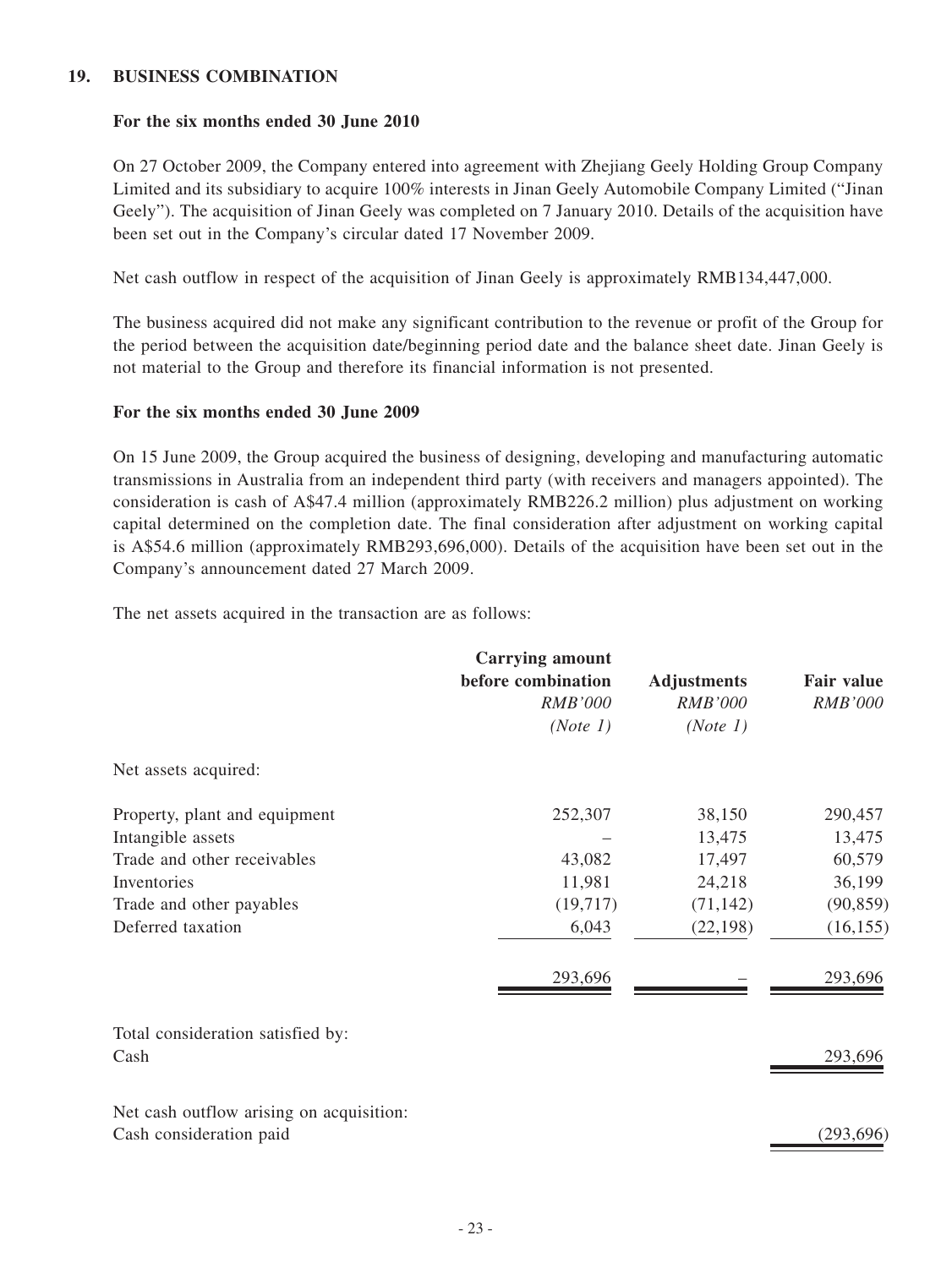*Note 1*: The above carrying amounts of assets and liabilities of the business acquired are based on the book values of the business acquired as provided by the receivers. In addition to fair value adjustments, certain financial assets and liabilities have also been adjusted based on the final settlement accounts provided by the receivers.

During the six months ended 30 June 2009, the Group acquired the above automatic transmissions business with fair values of identifiable assets, liabilities and contingent liabilities acquired determined provisionally. For the period subsequent to 30 June 2009, the Group made certain adjustments as set out in note 1 above as a result of completing the initial acquisition accounting. The adjustments to the fair values at the acquisition date were made as if initial acquisition accounting had been completed on the acquisition date. The adjustments set out in note 1 above did not result in any significant changes to the depreciation or amortisation and related tax effect for the six months ended 30 June 2009.

The business acquired did not make any significant contribution to the revenue or profit of the Group for the period between the acquisition date/beginning period date and the balance sheet date.

## **MANAGEMENT DISCUSSION AND ANALYSIS**

### **Overall Performance**

In the first half of 2010, the Group experienced a strong set of results despite continued difficult market conditions in the Group's major export markets. The Group's overall performance in the first half of 2010 was very encouraging, helped by the strong demand for sedans in the China market, more than offsetting the continued weak export sales. The Group sold a total of 195,734 units of vehicles in the first six months of 2010, up 42% from the same period in previous year, achieving 49% of the Group's full year sales volume target of 400,000 units. Total revenues increased by 55% to RMB9,236 million, reflecting both strong growth in sales volume and the improvement in product mix during the period. The profit attributable to shareholders for the first half of 2010 was RMB805 million, 35% higher than the same period in 2009. Diluted EPS was up 12% to RMB9.96 cents. Excluding non-cash expenses related to the recognition of share-based payments to employees, underlying profit attributable to shareholders increased by 60% to RMB967 million.

The Group's 100%-owned subsidiary DSI Holdings Pty Limited ("DSIH") returned to profitability in the first half of 2010 after resuming supply of automatic gearboxes to SsangYong Motor Company ("SsangYong Motor") in early 2010. Total net profit from DSIH was A\$0.5 million on revenue of A\$49 million. DSIH manufactured and sold a total of 29,769 units of automatic gearboxes to independent OEM customers like SsangYong Motor, Ford Motor Australia and Mahindra & Mahindra, in line with its budget.

51%-owned Shanghai LTI Automobile Components Company Limited ("Shanghai LTI"), the Company's joint venture with Manganese Bronze Holdings Plc ("MBH"), started commercial production of localized TX4 London Taxi vehicles in the third quarter of 2009. In the first half of 2010, Shanghai LTI recorded a net loss of RMB11.4 million for its manufacturing operation.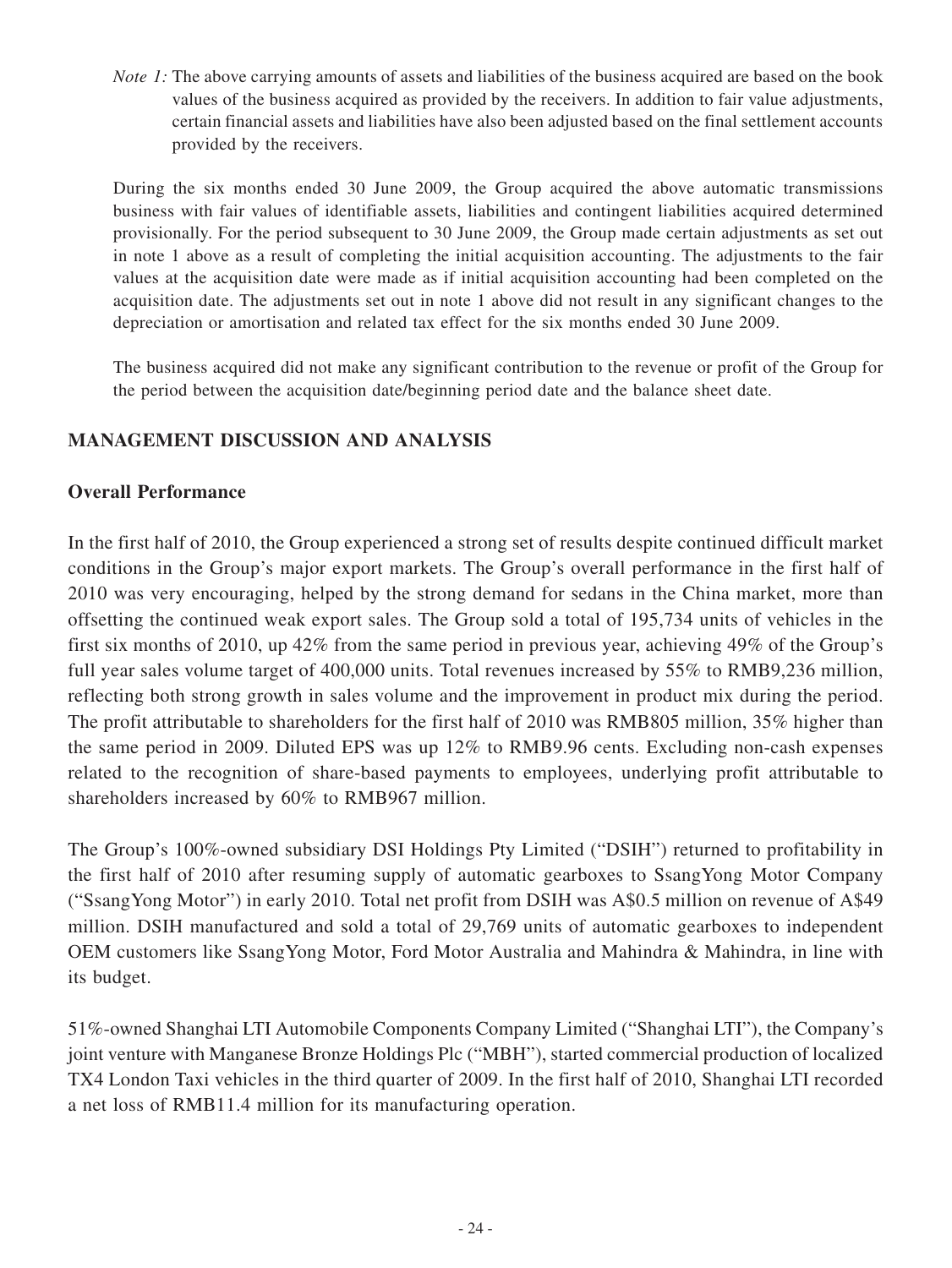19.97%-owned MBH reported a net loss of GBP4.1 million for the first half of 2010, mainly due to slower sales in the UK market and exceptional costs of GBP3.5 million, including GBP1 million redundancy costs and a GBP2.5 million impairment for TX4 tooling and presses, which are related to its planned move to import kits of bodies and panels from Shanghai LTI for assembly in its plant in Coventry. MBH's vehicle sales volume was down 11.6% to 915 units and its overall turnover was down 8.9% to GBP33.4 million during the period. The Group's share of loss from MBH was limited to RMB7.3 million in the first half of 2010 after the book value of the Group's investment in MBH was fully depleted by the end of June 2010.

### **Financial Resources**

The Group's net cash position increased further during the first half of 2010 due to continued strong operational cash flow from the Group's manufacturing operation. Total value of cash and bank balances increased from RMB4.5 billion at the end of last year to RMB5.5 billion at the end of June 2010. Total bank borrowings also increased from RMB2.8 billion at the end of 2009 to RMB3.4 billion at the end of June 2010, mainly due to the increase of long-term bank loans by RMB666 million as the Group made use of the low interest rate environment to increase its long-term bank loans to support its expansion. Despite this, the Group's net cash level still increased from RMB1.1 billion at the end of 2009 to RMB1.5 billion at the end of June 2010.

### **Vehicle Manufacturing (91% interests)**

During the first half of 2010, the Group sold a total of 195,734 units of vehicles, up 42% from the same period last year, helped by the strong demand for new models like Englon "SC7", "Geely Vision" and Emgrand "EC7" in the China market. Exports sales remained disappointing and were up only 10% to 6,940 units, accounting for 3.5% of the Group's total sales volume in the first half of 2010, compared with close to 6\% in 2009.

The sales volume of "Free Cruiser" was down by 9% to 47,772 units in the first half of 2010, ahead of the planned launch of its upgraded version in the coming few months. "Free Cruiser" remained the Group's best selling models during the period, accounting for 24% of the Group's total sales volume. Key drivers for growth during the period, however, were the three models developed from the Group's mid-size car platform: "Geely Vision", Englon "SC7" and Emgrand "EC7". With the choice of engine size of 1.5L and 1.8L, but equipped with only 5-speed manual gearboxes, these three models attracted good demand in the China market with a total sales volume of 83,378 units, accounting for 43% of the Group total sales volume in the first half of 2010. Stronger sales of these higher price models also helped to lift the Group's ex-factory average sales price by over 13% YoY to around RMB44,000 level.

The Group started to implement the "Multi-brand Strategy" in 2008, aiming to improve the Group's overall brand images and to enable tailored-made services and brand positioning for different product lines within the Group. Three new brands: "GLEagle", "Emgrand" and "Englon" and their respective distribution networks were launched since the end of 2008 to gradually replace the existing "Geely" and "Maple" brands. The transition to new brands has progressed smoothly with the number of vehicles sold under the new brands accounted for 38% of total sales volume in the first half of 2010, compared with less than 12% in 2009.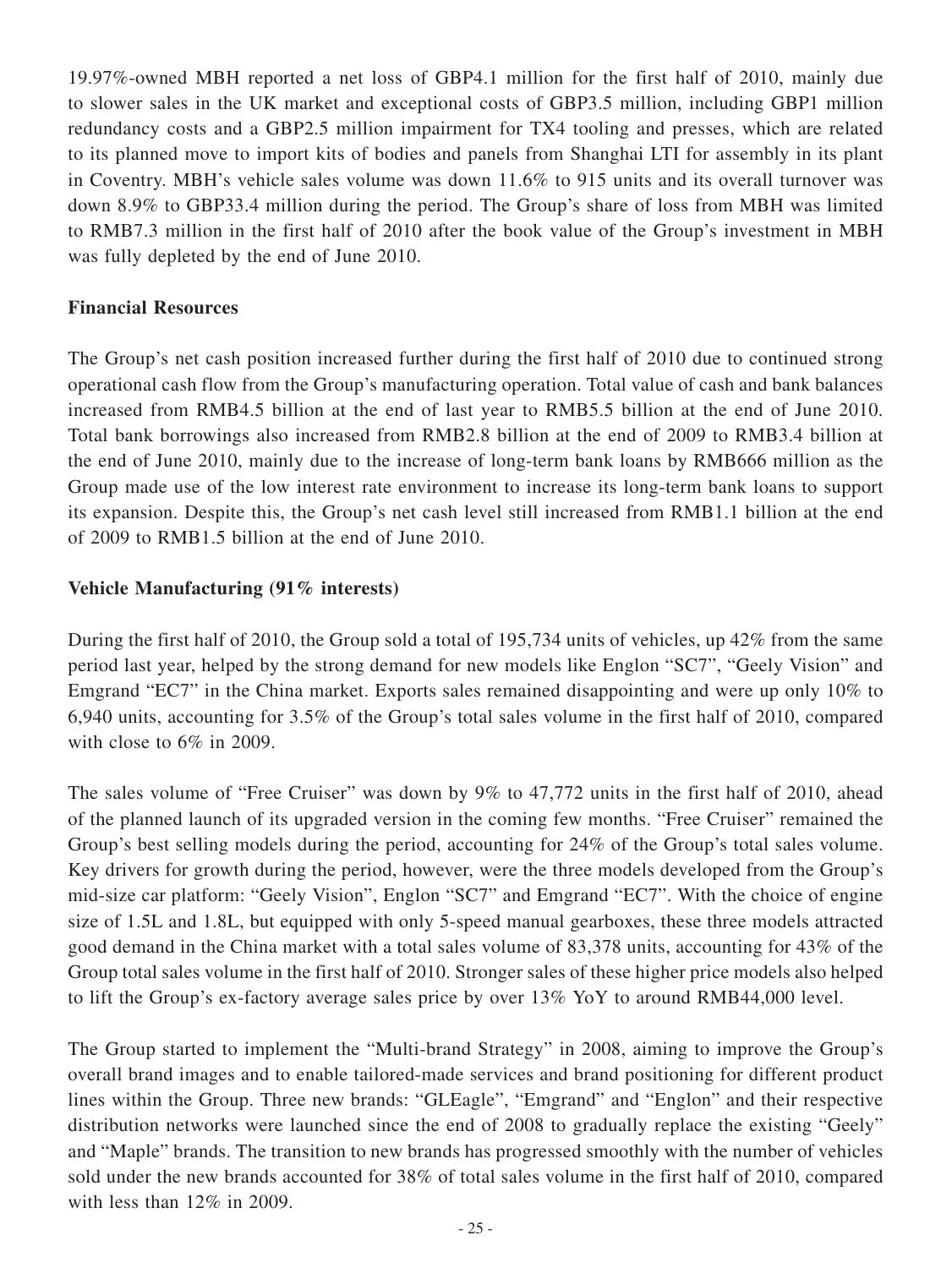Construction of the distribution networks for the three new brands and the migration of existing franchisee stores to the new brands are well underway. By the end of June 2010, the Group's distribution network in China comprised over 800 independent franchisee stores and over 1,000 independent service stations. To further broaden its distribution capabilities, the Group has teamed up with Alibaba.com, an e-commerce platform, to start selling Geely sedans online next year.

## **New Products**

In the second half of 2010 the Group plans to launch the following new products:

- Emgrand "EC8" large-size sedan (2.0L, 2.4L)
- Emgrand "EC7" mid-size sedan with CVT transmissions (1.8L)
- Emgrand "GC5" mid-size sedan (1.5L)
- Emgrand "EX7" SUV (1.8L)
- Englon "SC5" recreational vehicles  $(1.3L, 1.5L)$

In addition, the Group also plans to launch upgraded models for "Panda", "Jin Yin", "Vision" and "Free Cruiser" in the remainder of the year.

### **Exports**

The Group exported a total of 6,940 units of vehicles in the first six months of 2010, up 10% from the same period last year, but below the Group's original targets. The Group's total export volume in the first half of 2010 accounted for only 3.5% of the Group's total sales volume during the period, compared with 6% in 2009. The Group's share of China's total exports of sedans decreased from 19% in 2009 to less than 10% in the first half of 2010. "Kingkong" and "Free Cruiser" were the most popular export models in terms of sales volume in the first half of 2010, accounting for 33% and 31%, respectively, of the Group's total export sales volume during the period. The lower than expected exports sales volume so far in 2010 has an adverse impact on the operating efficiency and profitability of the Group's export business. Various measures and new strategies have been implemented to improve the Group's export business, including a major reform of the Group's business models in overseas markets and the speeding up of local assembly in major overseas markets. During the period, new arrangements for CKD assembly were started in Russia, Indonesia and Taiwan.

## **DSI Holdings Pty Limited (100% interests)**

DSIH is principally engaged in the design, development and manufacture of automatic transmissions in Australia, supplying major international automobile original equipment manufacturers like Ssangyong Motor Company, Mahindra & Mahindra and Ford Motor Australia. After resuming supply of automatic gearboxes to SsangYong Motor Company in early 2010, DSIH's performance continued to improve in 2010. With no bank borrowing and a strong cash position, DSIH managed to return to profitability in the first half of 2010. DSIH's net profit after tax was A\$0.5 million on revenue of A\$49 million in the first half of 2010. DSIH manufactured and sold 29,769 sets of automatic gearboxes in the first six months of 2010, on track to achieve its full year sales volume target of 64,000 units in 2010 despite some delay in the supply of automatic gearboxes to the Group's vehicle manufacturing division.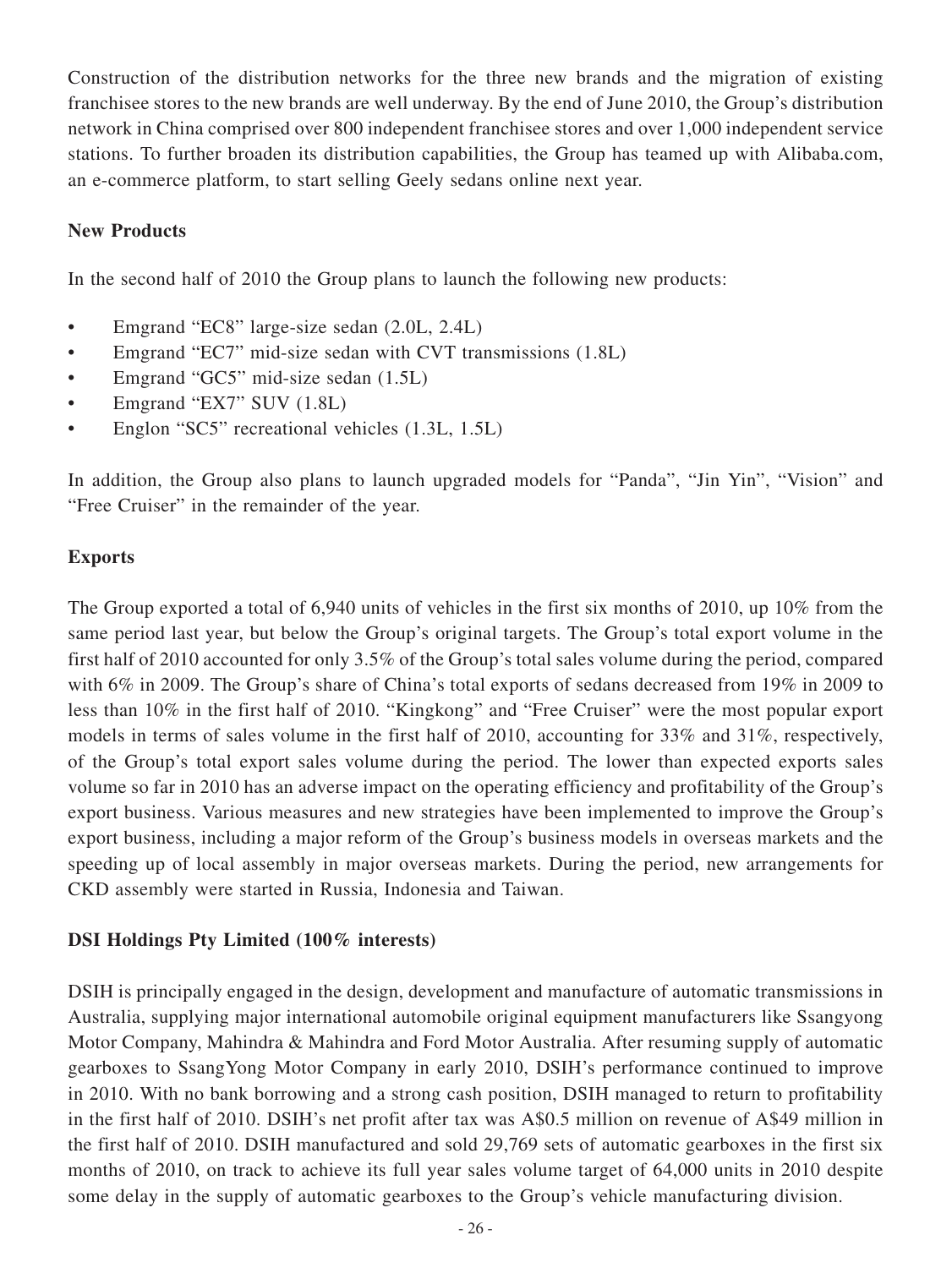To expand DSIH's sales in China and to improve the cost competitiveness of its products, DSIH set up a 50:50 joint venture with Hunan Geely Automobile Components Company Limited ("Hunan Geely"), one of the Group's 91%-owned operating subsidiaries on 16 November 2009, to develop and manufacture automatic transmissions in China. The joint venture, called Hunan Jisheng International Drivetrain Systems Co., Ltd. ("Hunan Jisheng"), is located in Xiangtan city of Hunan province. Total investment and the registered capital of the joint venture are RMB200 million and RMB80 million, respectively. Construction of the production facilities at Hunan Jisheng is underway with commercial production of automatic gearboxes scheduled to start at 2012. In addition to Hunan Jisheng, DSIH plans to set up two more automatic transmission manufacturing facilities in Jining of Shandong province and Chongqing city in the Central Western part of China.

## **Shanghai LTI (51% interests)**

51%-owned Shanghai LTI is a production joint venture between the Group and MBH. Shanghai LTI was officially established in June 2007 to achieve volume production of the iconic London Taxies at a significantly lower cost and for the production of other high-end saloon cars for sales to the domestic and the world market.

Shanghai LTI started the production of the localized TX4 models in early 2009 and commenced commercial production and sales of TX4 in both the domestic and overseas markets in the third quarter of 2009. Demand for TX4, however, has been below original expectations due to lack of petroleum automatic version until 2011 and the severe shortage of funding amongst customers in overseas markets. As a result, Shanghai LTI only sold 176 units of TX4 vehicles in the first half of 2010, of which 67% were exported to overseas countries. In the first half of 2010, Shanghai LTI recorded a net loss of RMB11.4 million for its manufacturing operation.

Shanghai LTI also started supplying body kits, chassis and panels to MBH in 2010 for assembly of TX4 models by MBH in its facilities in Coventry, mainly for the UK market. The planned move by MBH to import kits of bodies and panels from Shanghai LTI for assembly in its Coventry facilities should help to improve the utilization of the production facilities at Shanghai LTI in the second half of 2010.

## **Manganese Bronze Holdings Plc (19.97% interests)**

In addition to its 48% stake in Shanghai LTI, MBH derives most of its revenues and profit from the manufacture and sales of London taxies in the UK market. MBH's performance in the first half of 2010 continued to be adversely affected by weak demand in the UK market. As a result, total vehicle sales volume by MBH were down by 11.6% to 915 units and its total revenues was down 8.9% to GBP33.4 million in the first half of 2010. Net loss for the period was GBP4.1 million after including GBP1 million redundancy costs and GBP2.5 million impairment for TX4 tooling and presses, both are related to the planned move from vehicle manufacturing to CKD assembly at the Coventry plant in the second half of 2010. The Group's share of loss from MBH was limited to RMB7.3 million in the first half of 2010 after the book value of the Group's investment in MBH was fully depleted by the end of June 2010.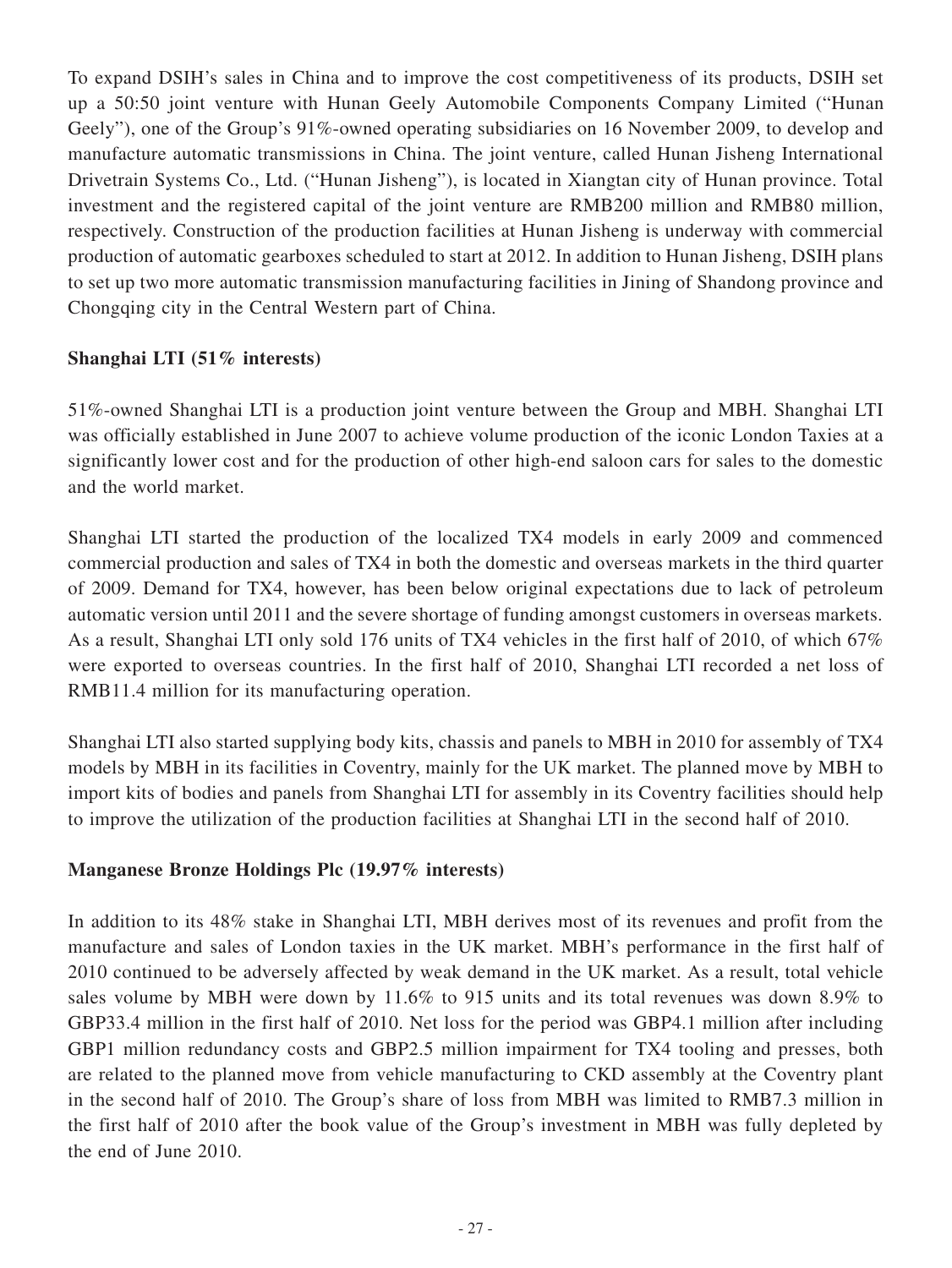## **Outlook**

After more than three years of large scale restructuring under its "Strategic Transformation", the Group's overall competitiveness has strengthened significantly, thus putting the Group in a strong position to meet any new market challenges in the future. Despite the Group's strong sales performance in the first half of 2010, the Group's Board of Directors, however, expect competition in both the domestic and export market would continue to intensify and that the Group could face more challenge in the remainder of the year. Despite this, the Group's management team remains confident that our 2010 sales volume target of 22% growth to 400,000 units could still be achieved.

The recent Chinese government policies including the extension of tax incentives for small size cars and the introduction of new subsidies for energy-saving vehicles, should all help to promote the demand for safe, energy-efficient and environmental friendly vehicles. We believe that these favourable policies would stay in place in the near future and should continue to support vehicle demand in China in the remainder of the year.

Longer-term, the Group will continue to invest considerable resources to further strengthen its export business, through continued improvement in distribution capabilities and revamping of its manufacturing arrangements in major export markets and the introduction of more tailor-made models for the exports market. This should provide the Group a cushion to any possible cyclical downturn in the China sedan market in the future, thus enabling the Group to sustain a consistent longer-term profit growth.

In addition to specific measures to enhance its export business, key focuses of the Group in the second half of 2010 also include further effort to open up new markets for the Group's vehicles, improve the Group's cost and quality control capabilities, strengthen internal control and speed up the building of product reserves of alternate energy vehicles. The recent completion of our parent's acquisition of the entire issued share capital of Volvo Car Corporation ("Volvo Car") from Ford Motor Company may offer potential future technical cooperation opportunities between the Group and Volvo Car, and the potential of the Group gaining access to some of the sophisticated technologies of Volvo Car. As of the date of this announcement, no concrete plan has been made and no discussions were underway and no letter of intent or agreement has been entered into with respect to such cooperation. The Company will comply with the requirements of the Listing Rules if and when binding letter of intent or agreement has been entered into.

In the medium to longer term, the Group will continue to upgrade and expand its production facilities to improve quality and reduce costs, to invest in product and technology innovation in order to differentiate its products from the rest of the market, and to establish strategic alliances with other international auto related companies and major suppliers to improve its market access to different markets all over the world and to reduce volatility of raw materials and component costs, with an aim to develop the Group into an internationally competitive automobile manufacturer.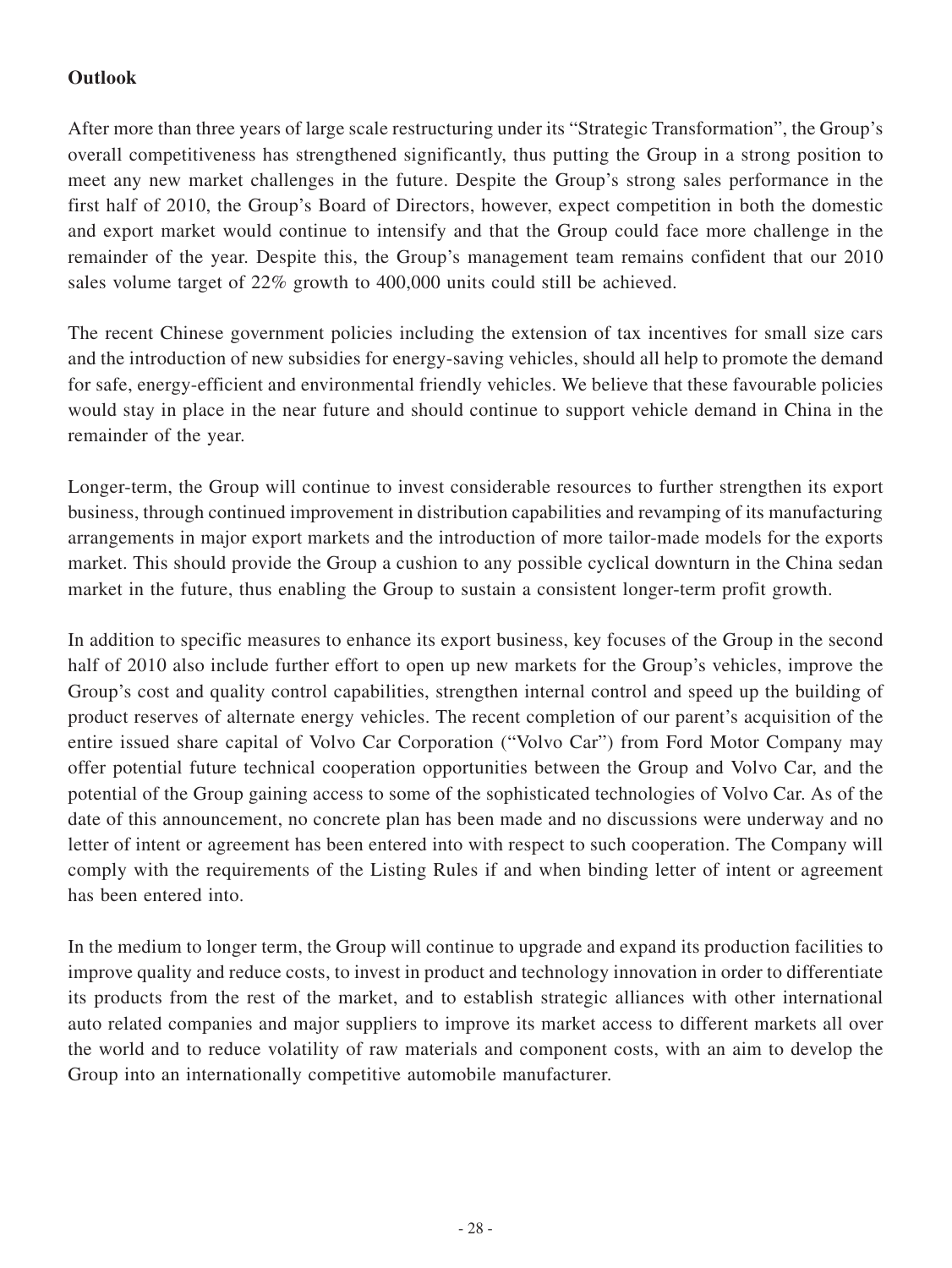## **CAPITAL STRUCTURE AND TREASURY POLICIES**

The Group funds its short-term working capital requirement mainly through its own operational cash flow, short-term bank loans from commercial banks in China and the credit from its suppliers. For its longer-term capital expenditures including product and technology development costs, investment in the construction, expansion and upgrading of production facilities, the Group's strategy is to fund these longer-term capital commitments by a combination of its operational cash flow, shareholders' loan from the its parent, Geely Holding Group, and fund raising exercises in the capital market. As at 30 June 2010, the Group's shareholders' fund amounted to approximately RMB7,207 million (As at 31 December 2009: approximately RMB6,376 million). Upon exercise of share options, 48.8 million new shares were issued by the Group during the first six months ended 30 June 2010.

## **EXPOSURE TO FOREIGN EXCHANGE RISK**

The Group considers that fluctuations in exchange rate do not impose a significant risk to the Group since the Group's operations are principally in the Mainland China and Hong Kong and most of the assets and liabilities are denominated either in Renminbi or Hong Kong dollars.

## **LIQUIDITY AND FINANCIAL RESOURCES**

As at 30 June 2010, the Group's current ratio (current assets/current liabilities) was 1.47 (As at 31 December 2009: 1.37) and the gearing ratio of the Group was 67% (As at 31 December 2009: 67%) which was calculated on the Group's total borrowings to total shareholders' equity. Total borrowings (excluding the trade and other payables) as at 30 June 2010 amounted to approximately RMB4.8 billion (As at 31 December 2009: approximately RMB4.3 billion) were mainly the Company's convertible bonds and bank borrowings. For the Company's convertible bonds, they are unsecured, interest-bearing and repayable on early redemption or maturity. For the bank borrowings, they are secured, interestbearing and repayable on maturity. Should other opportunities arise requiring additional funding, the Directors believe the Group is in a good position to obtain such financing.

## **EMPLOYEES' REMUNERATION POLICY**

As at 30 June 2010, the total number of employees of the Group including associates was about 15,248 (As at 31 December 2009: approximately 12,282). Employees' remuneration packages are based on individual experience and work profile. The packages are reviewed annually by the management who takes into account the overall performance of the working staff and market conditions. The Group also participates in the Mandatory Provident Fund Scheme in Hong Kong and state-managed retirement benefit scheme in the PRC. In addition, employees are eligible for share options under the share option scheme adopted by the Company.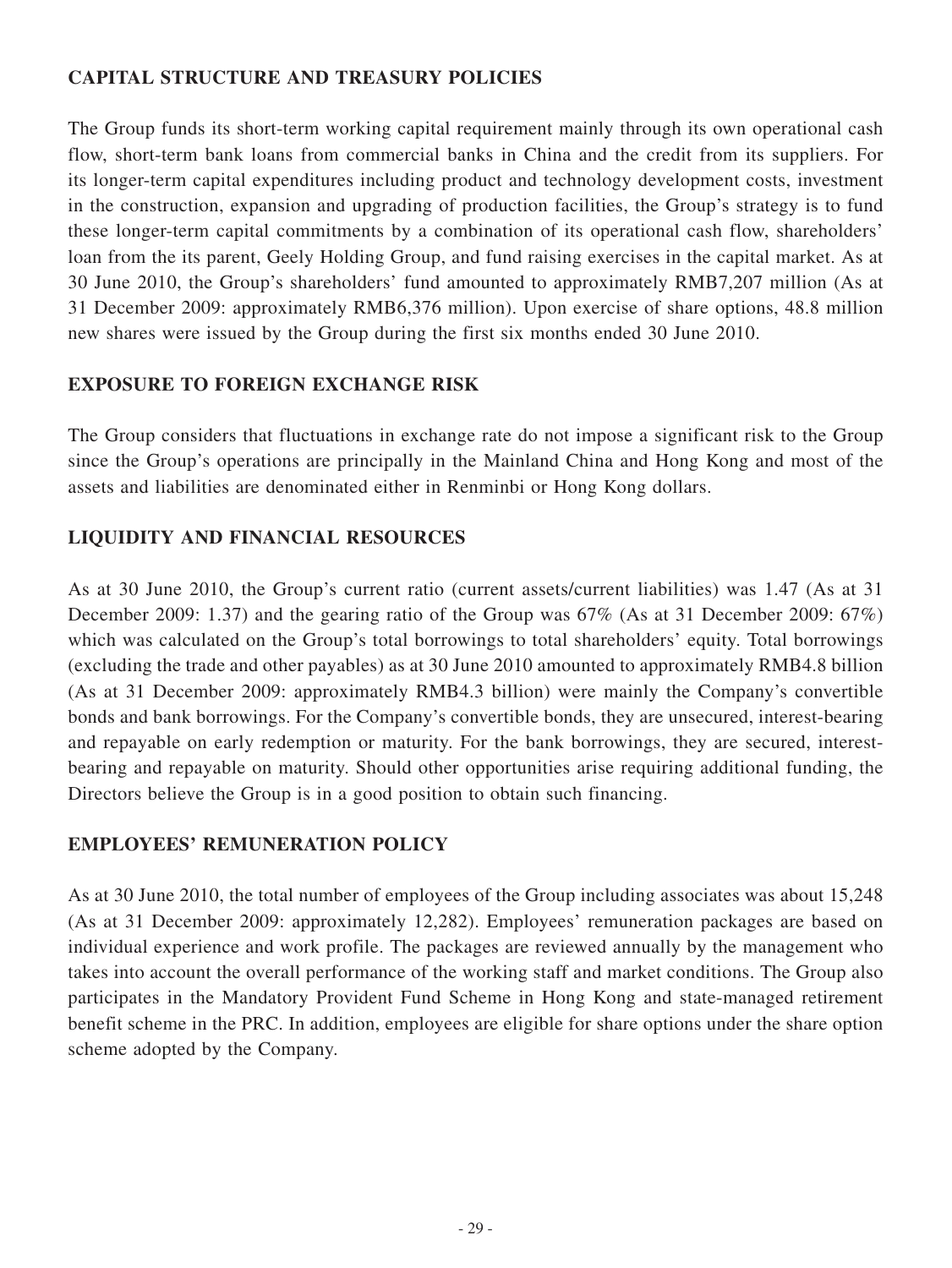## **INTERIM DIVIDEND**

At a meeting of the Board held on 25 August 2010, the Directors resolved not to pay an interim dividend to shareholders of the Company (2009: Nil).

## **PURCHASE, SALE OR REDEMPTION OF THE COMPANY'S LISTED SECURITIES**

Neither the Company nor any of its subsidiaries purchased, sold or redeemed any of the Company's listed securities during the period ended 30 June 2010.

## **CORPORATE GOVERNANCE**

The Company has met with the code provisions of the Code on Corporate Governance Practices (the "CG Code"), as set out in Appendix 14 of the Listing Rules, throughout the six months ended 30 June 2010, except for the deviation from CG Code E.1.2 as explained below:

The CG Code E.1.2 provides that the Chairman of the Board shall attend the annual general meeting of the Company. Due to other commitment in the PRC, Mr. Li Shu Fu ("Mr. Li"), the Chairman of the Board, was unable to attend physically at the annual general meeting of the Company held on 25 May 2010 in Hong Kong.

The Company has adopted the Model Code for Securities Transactions by Directors of Listed Issuers (the "Model Code") as set out in Appendix 10 of the Listing Rules as its own Code for Securities Transactions by Officer (the "Code"). All directors of the Company have confirmed their compliance during the review period with the required standards set out in the Model Code and the Code.

## **AUDIT COMMITTEE**

The Company has an audit committee which was established in accordance with the requirements of the CG Code for the purpose of reviewing and providing supervision over the Group's financial reporting processes and internal controls. As at 30 June 2010, the audit committee comprises Messrs. Lee Cheuk Yin, Dannis, Song Lin and Yeung Sau Hung, Alex, who are the independent non-executive directors of the Company.

The Audit Committee has reviewed the unaudited interim results of the Group for the six months ended 30 June 2010.